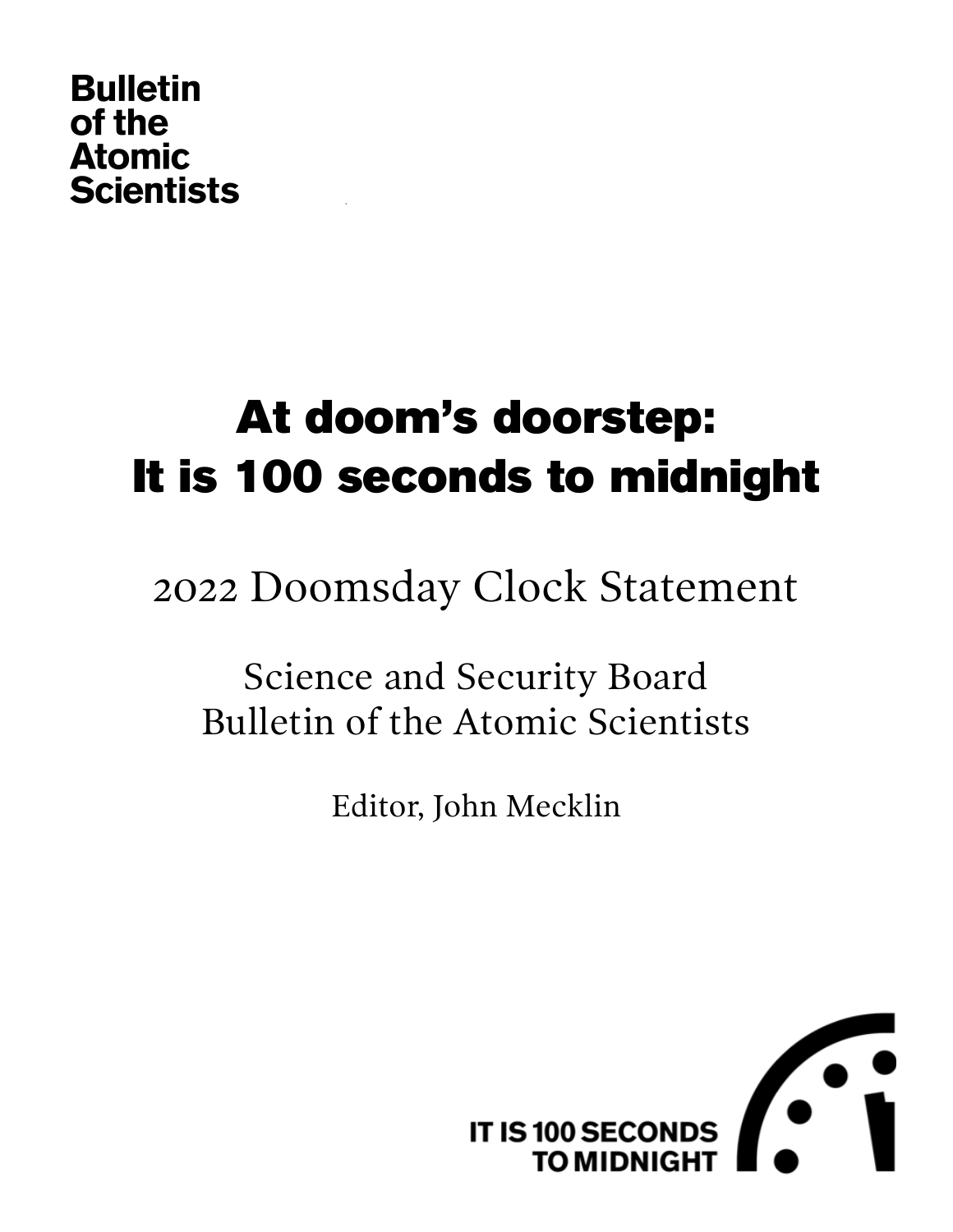*Editor's note: Founded in 1945 by Albert Einstein and University of Chicago scientists who helped develop the first atomic weapons in the Manhattan Project, the Bulletin of the Atomic Scientists created the Doomsday Clock two years later, using the imagery of apocalypse (midnight) and the contemporary idiom of nuclear explosion (countdown to zero) to convey threats to humanity and the planet. The Doomsday Clock is set every year by the Bulletin's Science and Security Board in consultation with its Board of Sponsors, which includes 11 Nobel laureates. The Clock has become a universally recognized indicator of the world's vulnerability to catastrophe from nuclear weapons, climate change, and disruptive technologies in other domains.*

#### To: **Leaders and citizens of the world**

#### Re: **At doom's doorstep: It is 100 seconds to midnight**

#### Date: **January 20, 2021**

Last year's leadership change in the United States provided hope that what seemed like a global race toward catastrophe might be halted and—with renewed US engagement—even reversed. Indeed, in 2021 the new American administration changed US policies in some ways that made the world safer: agreeing to an extension of the New START arms control agreement and beginning strategic stability talks with Russia; announcing that the United States would seek to return to the Iran nuclear deal; and rejoining the Paris climate accord. Perhaps even more heartening was the return of science and evidence to US policy making in general, especially regarding the COVID-19 pandemic. A more moderate and predictable approach to leadership and the control of one of the two largest nuclear arsenals of the world marked a welcome change from the previous four years.

Still, the change in US leadership alone was not enough to reverse negative international security trends that had been long in developing and continued across the threat horizon in 2021.

US relations with Russia and China remain tense, with all three countries engaged in an array of nuclear modernization and expansion efforts—including China's apparent large-scale program to increase its deployment of silobased long-range nuclear missiles; the push by

Russia, China, and the United States to develop hypersonic missiles; and the continued testing of anti-satellite weapons by many nations. If not restrained, these efforts could mark the start of a dangerous new nuclear arms race. Other nuclear concerns, including North Korea's unconstrained nuclear and missile expansion and the (as yet) unsuccessful attempts to revive the Iran nuclear deal contribute to growing dangers. Ukraine remains a potential flashpoint, and Russian troop deployments to the Ukrainian border heighten day-to-day tensions.

For many countries, a huge gap still exists between long-term greenhouse gas-reduction pledges and the near- and medium-term [emission-reduction actions](https://www.foreignaffairs.com/articles/2021-09-30/net-zero-trap) needed to achieve those goals. Although the new US administration's quick return to the Paris Agreement speaks the right words, it has yet to be matched with actionable policies.

Developed countries improved their responses to the continuing COVID-19 pandemic in 2021, but the worldwide response remained entirely insufficient. Plans for quick global distribution of vaccines essentially collapsed, leaving poorer countries largely unvaccinated and allowing new variants of the SARS-CoV-2 virus to gain an unwelcome foothold. Beyond the pandemic, worrying biosafety and biosecurity lapses made it clear that the international community needs to focus serious attention on management of the global biological research enterprise. Further, the establishment and pursuit of biological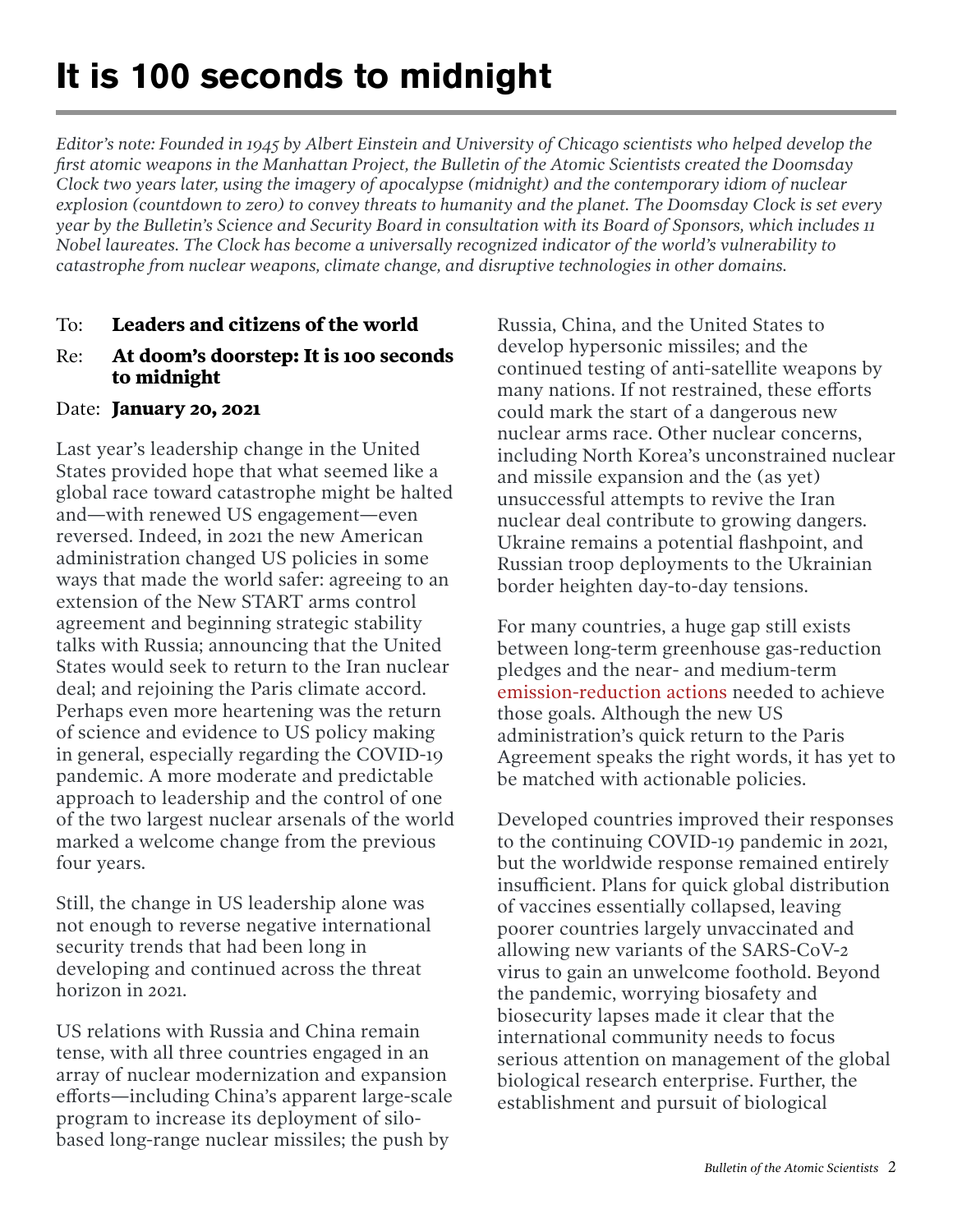weapons programs marked the beginning of a new biological arms race.

And while the new US administration made progress in reestablishing the role of science and evidence in public policy, corruption of the information ecosystem continued apace in 2021. One particularly concerning variety of internet-based disinformation infected America last year: Waves of internet-enabled lies persuaded a significant portion of the US public to believe the utterly false narrative contending that Joe Biden did not win the US presidential election in 2020. Continued efforts to foster this narrative threaten to undermine future US elections, American democracy in general, and, therefore, the United States' ability to lead global efforts to manage existential risk.

within a stone's throw of apocalypse. Global leaders and the public are not moving with anywhere near the speed or unity needed to prevent disaster.

Leaders around the world must immediately commit themselves to renewed cooperation in the many ways and venues available for reducing existential risk. Citizens of the world can and should organize to demand that their leaders do so—and quickly. The doorstep of doom is no place to loiter.

### **The nuclear tightrope**

During 2021, some nuclear risks declined while others rose. Upcoming decisions on nuclear policies could generate either salutary or dangerous modifications of an already

In view of this mixed threat environment with some positive developments counteracted by worrisome and accelerating negative trends—the members of the Science and Security Board find the world to be no safer

than it was last year at this time and therefore decide to set the Doomsday Clock once again at 100 seconds to midnight. This decision does not, by any means, suggest that the international security situation has stabilized. On the contrary, the Clock remains the closest it has ever been to civilization-ending apocalypse because the world remains stuck in an extremely dangerous moment. In 2019 we called it the new abnormal, and it has unfortunately persisted.

Last year, despite laudable efforts by some leaders and the public, negative trends in nuclear and biological weapons, climate change, and a variety of disruptive technologies—all exacerbated by a corrupted information ecosphere that undermines rational decision making—kept the world

# The world remains stuck in an **extremely dangerous** moment.

uncertain and worrisome security situation.

The February 2021 agreement between the United States and Russia to renew New START for five years is a decidedly positive development. This extension creates a

window of opportunity to negotiate a future arms control agreement between the two countries that possess 90 percent of the nuclear weapons on the planet. The United States and Russia also agreed to start two sets of dialogues about how to best maintain "nuclear stability" in the future: the Working Group on Principles and Objectives for Future Arms Control and the Working Group on Capabilities and Actions with Strategic Effects. These groups have met and in early 2022 are expected to report on initial results of the consultations, aimed at shaping future arms control agreements.

Another bright spot was the Biden administration's announcements that it would seek to return to the Joint Comprehensive Plan of Action (JCPOA) with Iran and offer to enter strategic stability talks with China. Although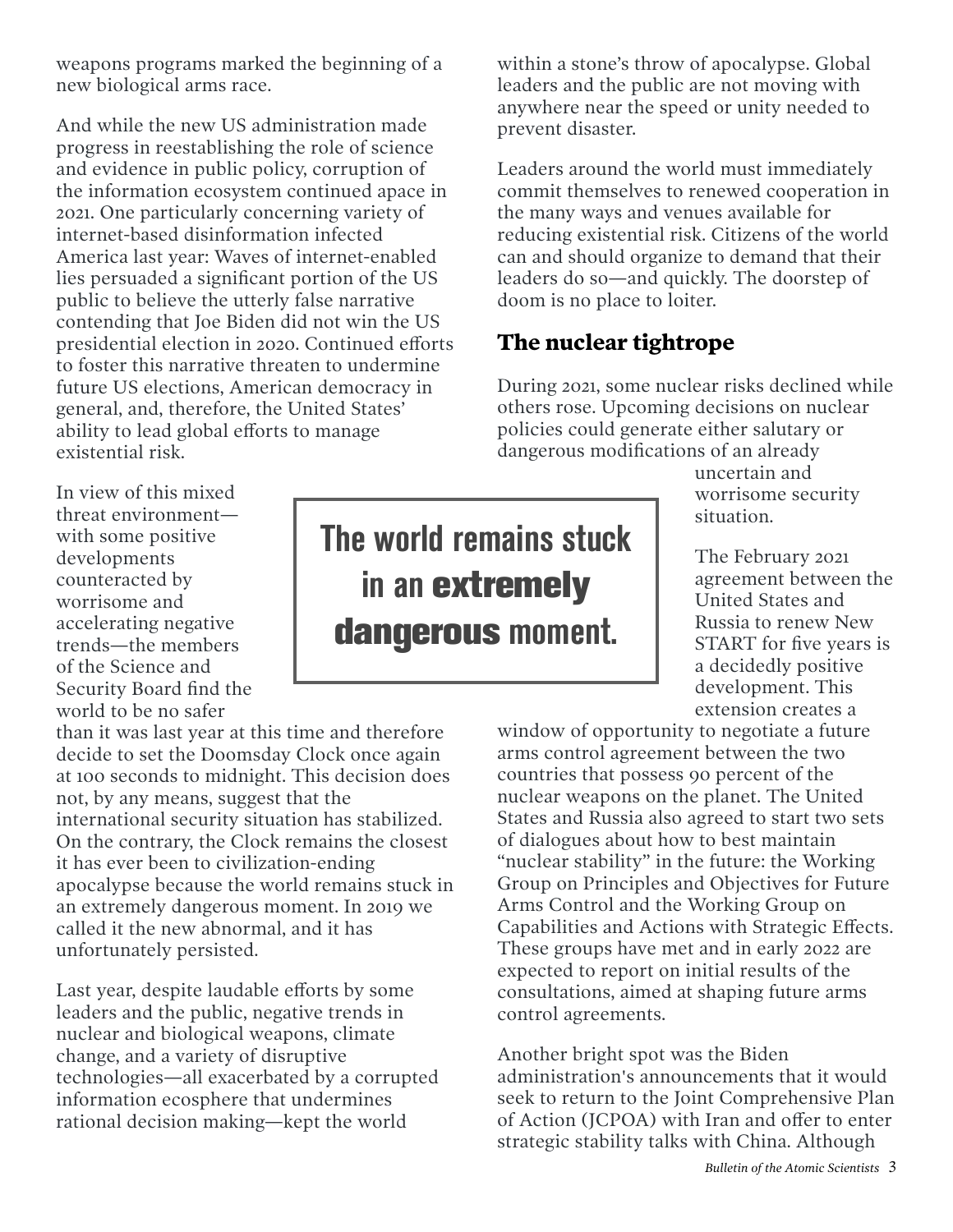no talks between North Korea and the United States took place in 2021, the North Koreans have not resumed testing of nuclear weapons or long-range intercontinental ballistic missiles (ICBMs). (Tests of shorter-range missiles have continued.) Finally, when the Biden administration began its Nuclear Posture Review (NPR) process, it announced that one specific goal would be to "reduce the

role of nuclear weapons" in US national security policy.

Other developments, however, appeared on the negative side of the ledger:

Iran continues to build an enriched uranium stockpile, insisting that all sanctions be removed before returning to talks with the United States on the JCPOA. The window of opportunity seems to be closing. Over time, Iran's neighbors, particularly Saudi Arabia, may feel compelled to acquire similar capabilities,

foreshadowing the frightening possibility of a Middle East with multiple countries with the expertise and material to build nuclear weapons.

The Chinese have started to build new ICBM silos on a large scale, leading to concerns that China may be considering a change in its nuclear doctrine. China and Russia have both tested anti-satellite weapons recently, increasing concerns about rapid escalation in any conventional conflict with the United States. Efforts by all three countries to field hypersonic missiles are beginning to yield results, intensifying competition. While experts disagree on both the causes and the consequences of these programs, they clearly mark the start of a new arms competition.

The North Koreans continue to test nuclearcapable short- and medium-range missiles,

As the January 6, 2021 insurrection demonstrated, **no country is immune** from threats to its democracy.

including cruise, ballistic, and glide vehicles, and there is evidence of their restarting plutonium production. Meanwhile, there have been no high-level negotiations between the United States and North Korea. India and Pakistan continue to advance their nuclear, missile, and other military capabilities with no diminution of possible flash points that could lead to nuclear conflict.

> As the January 6, 2021 insurrection at the US Capitol demonstrated, no country is immune from threats to its democracy, and in a state with nuclearweapons-usable material and nuclear weapons, both can be targets for terrorists and fanatics. Notably, the insurrectionists came close to capturing Vice President Mike Pence and the "nuclear football" that accompanies the vice president as the backup system for nuclear launch commands. [More than 10](https://www.cnn.com/2021/05/28/politics/capitol-insurrection-veterans/index.html)

[percent](https://www.cnn.com/2021/05/28/politics/capitol-insurrection-veterans/index.html) of those charged with crimes during the January 6th insurrection were veterans or active service members. The Pentagon has conducted a major review of extremism in the military and has adopted new definitions of extremist activities in an attempt to reduce this danger in the future. The seriousness of the problem is clear.

Finally, the United States is preparing a Nuclear Posture Review to guide US strategy, policy, and deployments of nuclear weapons, but its overall message appears not yet decided. We hope the document will assert that the United States will reduce the role of nuclear weapons in its deterrence and defense policies, which in turn may positively affect the nuclear weapons postures of other countries, leading, we believe, to a safer world. Where we set the Clock next year will be influenced by what the Nuclear Posture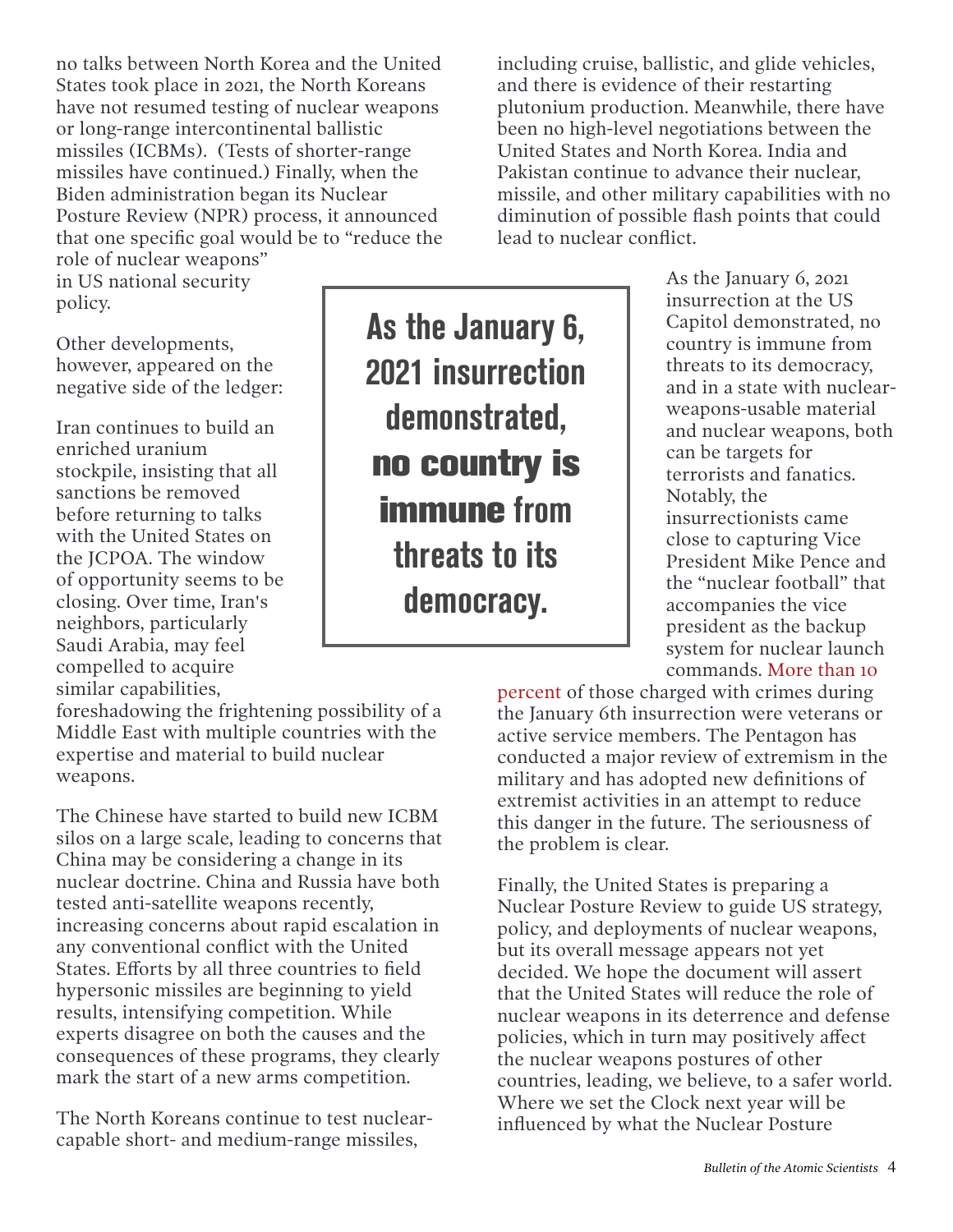Review ultimately contains. Reports of congressional interference in the process, resulting in the firing of personnel conducting the review, suggests unwelcome politicization that could well affect the outcome and make more rational nuclear weapons policies hard to effect.

### **Climate change: Lots of words, relatively little action**

This past year's climate negotiations in Glasgow marked an important milestone in climate multilateralism: a critical first round of the treaty's cycle of upgrading national efforts. Countries were under pressure to strengthen their emission-reduction pledges significantly relative to their pledges six years ago in Paris.

The results, unfortunately, were insufficient. China and India affirmed that they would move away from use of coal, but only gradually; they affirmed for the first time the objective of achieving "net zero," but only in 2060 and 2070, respectively. There was only partial progress toward defined accounting rules to allow international markets for greenhouse gas emissions and removals to develop. Developed countries again failed to follow through on treaty commitments to provide

necessary financial and technological support. Overall, countries' projections and plans fo[r](https://productiongap.org/) [fossil fuel production are far from adequate](https://productiongap.org/) to achieve the global Paris goals to limit the warming of the surface of the planet to "well below two degrees Celsius" (3.6 degrees Fahrenheit) relative to the temperature around 1800, at the beginning of the industrial revolution.

Encouragingly, [several countries](https://www.un.org/en/climatechange/net-zero-coalition) (as well as [financial institutions](https://www.nytimes.com/2021/11/03/climate/climate-summit-finance-glasgow.html) and [corporations\)](https://abcnews.go.com/US/experts-corporate-net-emissions-pledges-net-impact-climate/story?id=80798850) have announced a commitment to achieve net-zero

carbon dioxide emissions for the long term meaning by 2050 or thereabouts. These announcements are significant, in that reaching zero aggregate carbon dioxide emissions globally would halt the buildup of greenhouse gas pollution in the atmosphere, which is absolutely critical to halting yet more warming. Earnest efforts to reach these seemingly distant targets require concerted actions in the immediate term, including a redirection of investment away from the production and use of fossil fuel and toward renewables and energy efficiency, massive upgrading of existing infrastructure, and a shift in land use and agriculture practices. The real test of the significance of these net-zero pledges will be whether they are matched by near- and medium-term [emission-reduction](https://www.foreignaffairs.com/articles/2021-09-30/net-zero-trap)  [actions.](https://www.foreignaffairs.com/articles/2021-09-30/net-zero-trap)

Efforts to reach seemingly distant climate targets require **concerted actions** in the immediate term.

Last year, we noted optimistically the election of a US president who "acknowledges climate change as a profound threat and supports international cooperation and science-based policy," and we've seen a dramatic change in tone from the previous presidential administration. [Recognizing that "\[t\]he](https://www.cnn.com/2021/12/12/politics/deanne-criswell-fema-climate-change-cnntv/index.html)  eff[ects we are seeing of](https://www.cnn.com/2021/12/12/politics/deanne-criswell-fema-climate-change-cnntv/index.html)  [climate change are the](https://www.cnn.com/2021/12/12/politics/deanne-criswell-fema-climate-change-cnntv/index.html)  [crisis of our generation,"](https://www.cnn.com/2021/12/12/politics/deanne-criswell-fema-climate-change-cnntv/index.html) [Biden has indeed](https://thebulletin.org/2021/06/the-next-few-years-will-determine-our-collective-climate-future-heres-how-biden-is-measuring-up/) 

[attempted to move forward quickly, re](https://thebulletin.org/2021/06/the-next-few-years-will-determine-our-collective-climate-future-heres-how-biden-is-measuring-up/)entering the United States in the Paris Agreement and announcing the United States' [updated Paris](https://www4.unfccc.int/sites/ndcstaging/PublishedDocuments/United%20States%20of%20America%20First/United%20States%20NDC%20April%2021%202021%20Final.pdf)  [emission pledge](https://www4.unfccc.int/sites/ndcstaging/PublishedDocuments/United%20States%20of%20America%20First/United%20States%20NDC%20April%2021%202021%20Final.pdf) of a 50 percent reduction by 2030. He has also signaled an attentiveness to the connection between climate action and environmental justice, in both the domestic and international contexts. He has [committed](https://www.whitehouse.gov/omb/briefing-room/2021/07/20/the-path-to-achieving-justice40/)  [to making climate investments](https://www.whitehouse.gov/omb/briefing-room/2021/07/20/the-path-to-achieving-justice40/) in disadvantaged communities within the United States, and at the UN General Assembly [meeting he pledged to double climate](https://www.theguardian.com/environment/2021/sep/22/developing-nations-welcome-us-climate-finance-pledge-but-warn-more-is-needed)  [financing](https://www.theguardian.com/environment/2021/sep/22/developing-nations-welcome-us-climate-finance-pledge-but-warn-more-is-needed) to developing countries.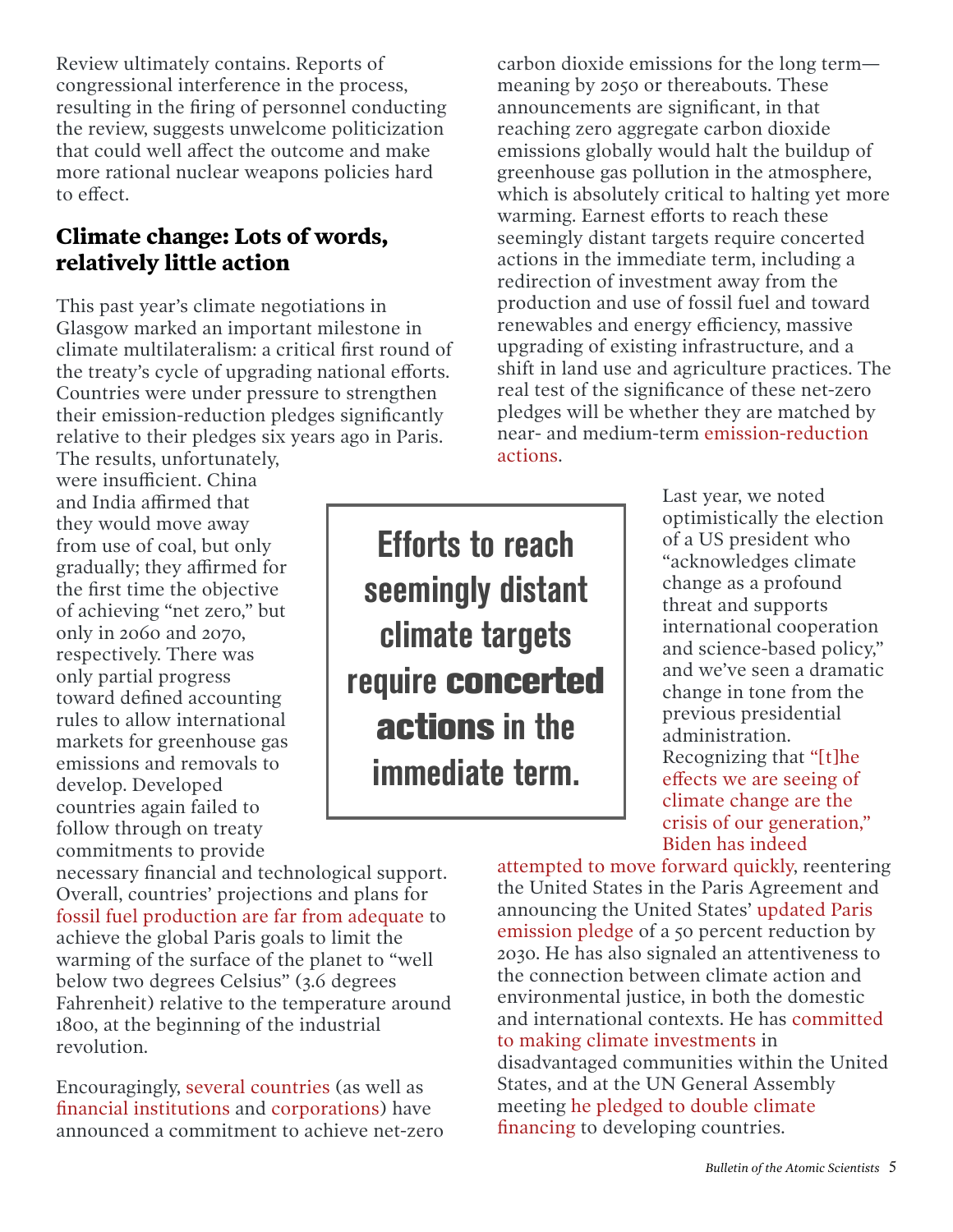However, progress achievable through the US political process is highly constrained and fragile, as any subsequent president may try to swing the pendulum backward. The major infrastructure package passed in 2021 is less of a "climate bill" than the Biden administration initially proposed, and the fate of the climate goals of the "Build Back Better" bill hangs in the balance of a starkly divided Congress. It thus is not yet clear how much progress the United States will make in the coming year toward its announced emissions reduction pledge and finance promise.

For over four decades the threat of climate change to "future generations" has been ruefully noted. As warming has continued to

drive up temperatures from an unprecedented extreme high temperature [of 100 degrees Fahrenheit](https://www.worldweatherattribution.org/siberian-heatwave-of-2020-almost-impossible-without-climate-change/)  [in the Siberian Arctic](https://www.worldweatherattribution.org/siberian-heatwave-of-2020-almost-impossible-without-climate-change/) to the record-breaking [2021](https://www.worldweatherattribution.org/western-north-american-extreme-heat-virtually-impossible-without-human-caused-climate-change/)  ["heat dome" over western](https://www.worldweatherattribution.org/western-north-american-extreme-heat-virtually-impossible-without-human-caused-climate-change/)  [Canada and the United](https://www.worldweatherattribution.org/western-north-american-extreme-heat-virtually-impossible-without-human-caused-climate-change/)  [States](https://www.worldweatherattribution.org/western-north-american-extreme-heat-virtually-impossible-without-human-caused-climate-change/)—today's young people are increasingly seeing themselves as the future victims. They are witnessing human and ecosystem tragedies caused, for example, by [droughts in eastern Africa](https://www.theguardian.com/science/audio/2021/dec/16/the-climate-crisis-and-devastating-drought-in-eastern-africa) and the [United States,](https://www.theguardian.com/us-news/2021/jun/18/us-heatwave-west-climate-crisis-drought) [floods in China](https://www.cnn.com/2021/07/23/china/china-flood-climate-change-mic-intl-hnk/index.html) and

[Europe](https://www.worldweatherattribution.org/heavy-rainfall-which-led-to-severe-flooding-in-western-europe-made-more-likely-by-climate-change/), and [wildfires](https://disasterphilanthropy.org/disaster/2021-north-american-wildfire-season/) raging [around the world,](https://www.theguardian.com/world/2021/aug/09/fires-rage-around-the-world-where-are-the-worst-blazes) [harbingers](https://www.washingtonpost.com/climate-environment/2021/12/13/thwaites-glacier-melt-antarctica/) of yet more dire consequences as climate change accelerates in their lifetimes.

The experience of a deepening crisis has animated protests and other civil society expressions of alarm this year. These have occurred at major political events (such as the [G7 Summit\)](https://www.nytimes.com/video/world/europe/100000007812405/g7-climate-protests.html), by youth climate movements (such as the student-led [Fridays for Future](https://fridaysforfuture.org/) protests around the world), at September's [Climate Week](https://www.climateweeknyc.org/) in New York, at [COP26 in](https://www.nytimes.com/live/2021/11/06/world/cop26-glasgow-climate-summit-protests)  [Glasgow,](https://www.nytimes.com/live/2021/11/06/world/cop26-glasgow-climate-summit-protests) and at individual sites of proposed new fossil fuel infrastructure (such as Line 3 in the United States, the Trans Mountain Pipeline

What the world has experienced during this pandemic is nowhere close to a **worst-case scenario.**

in Canada, and the EACOP pipeline in Uganda and Tanzania). These actions focus public attention on climate change and raise its political salience, but whether they will transform policies, investments, and behaviors remains among the most important questions facing global society.

### **The burgeoning biological threat to civilization**

For years, the United States and many other countries underinvested in defense against natural, accidental, and intentional biological threats. They also underestimated the impacts that a biological threat could have on the

entire world. COVID-19 revealed vulnerabilities in every country and the world's collective ability to prepare for, respond to, and recover from infectious disease outbreaks.

The COVID-19 pandemic rightly has absorbed the world's attention, given its demonstrated ability to sicken and kill millions, weaken national economies and global supply chains, and destabilize governments and societies. And yet,

what the world has experienced during this pandemic is nowhere close to a worst-case scenario.

To deal with the crisis at hand, the world is focusing almost all its efforts on COVID-19, to the exclusion of other biological threats. The scope of potential biological threats is expansive. Preventing and mitigating future biological events will require a wider lens for viewing biological threats. For example, slow vaccination rates have allowed virus mutations, perpetuating the threat from COVID-19. Similarly, failing to address antibiotic resistance could trigger a worldwide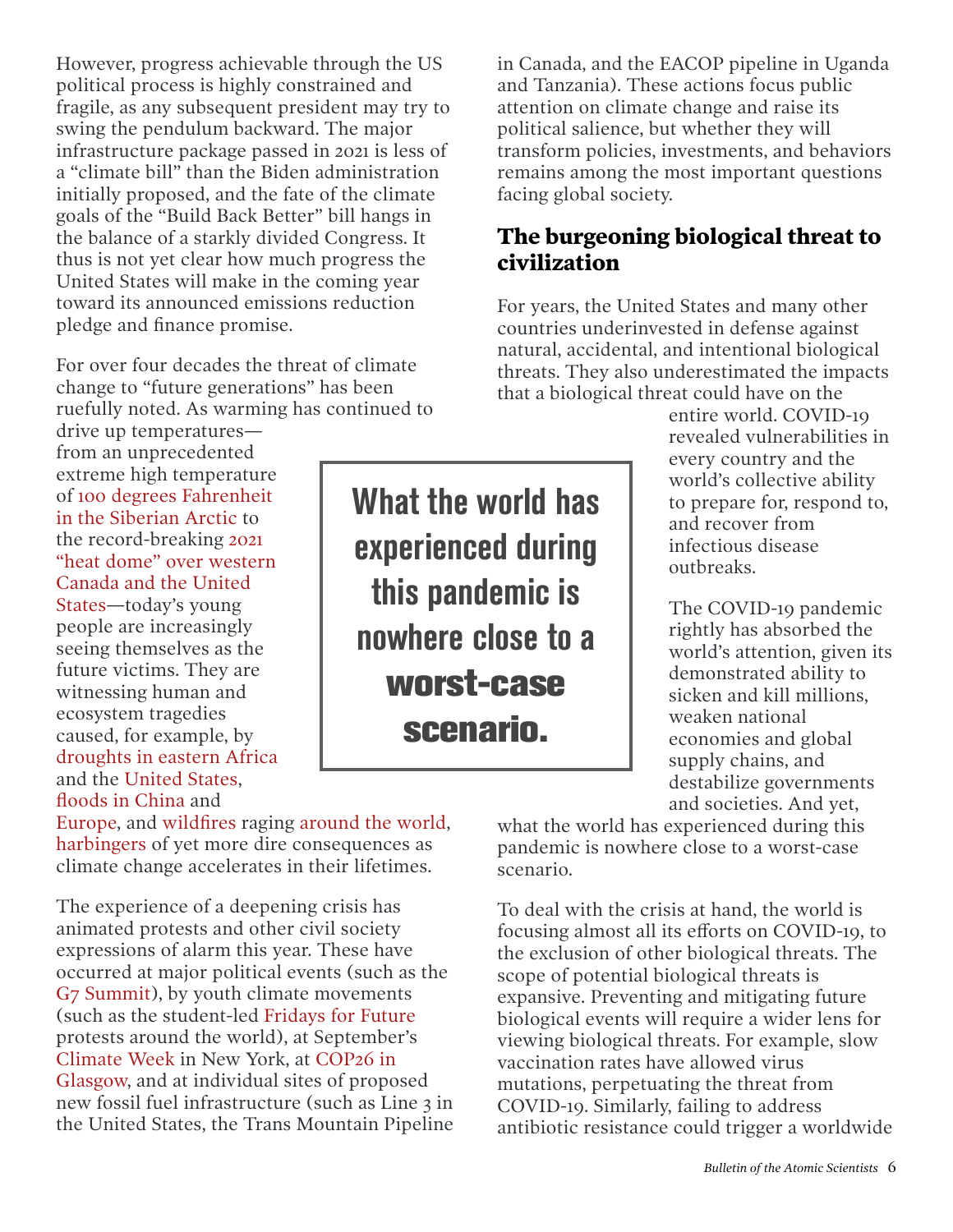pandemic involving antimicrobial-resistant organisms within a decade. Research into novel diseases has proliferated highcontainment laboratories around the world. Some of those labs inadvertently release pathogens into the environment. Some regimes to monitor and regulate these laboratories are perceived by their researchers to be excessively burdensome and restrictive. At the same time, the Biological Weapons and Toxin Convention still struggles to find effective ways to enforce its prohibitions on the development and production of biological agents and weapons.

This year, the US Department of State declared that Russia and North Korea possess active biological weapons programs and expressed concern about dual-use biological research programs in China and Iran. Terrorist organizations such as Al Qaeda and ISIS and some criminal organizations continue to profess their determination to build, acquire, and use biological weapons to achieve their goals. The globally inadequate response to COVID-19 only serves to underscore that an attack using a weapon containing biological agents designed to resist existing medical countermeasures could provide attackers with some of the tactical, operational, strategic, and economic advantages they seek. The US Department of Defense is now concerned enough about that prospect to undertake a biological posture review.

The world now lives in an age of biological innovation. Many countries and corporations are making enormous investments in biological science, biotechnology, and combinational science and technology (in which biology combines with other fields), recognizing that they have immense opportunities to establish and grow bioeconomies. Innovative biological research and development efforts simultaneously increase and decrease biological risk. The field is moving quickly.

CRISPR-Cas9, the revolutionary genetic engineering tool that scientists in the United

States and Sweden discovered in 2012, is cheap and ubiquitous today, spurring investments in genetic testing and adult stem cell technologies. Countries and non-state actors are exploring ways to create super-soldiers, personalize medicine, increase human performance, improve human gene therapy, and synthesize biology. Innovations such as synthetic biology have created new areas of discovery, outpacing current public health, safety, and security measures.

The world is failing to recognize the multifaceted nature of the biological threat. Advances in biological science and technology can harm us as well as help us. Leaders must recognize that COVID-19 is not the last biological threat we will have to face in our lifetimes—or, perhaps, even this year.

### **Disruptive technology in the age of disinformation**

The new US administration has done much to reestablish the role of scientists in informing public policy, and even more to minimize deliberate confusion and chaos emanating from the White House. Thoughtful deliberation—merely a promise in January 2021 —appears to be realized more often today. On the other hand, disinformation fomented outside the executive branch—including from some members of Congress and many state leaders—appears to have taken root in alarming and dangerous ways.

Large fractions of Congress and the public continue to deny that Joe Biden legitimately won the presidential election, and their views on these matters appear to be hardening rather than moderating. Similar trends regarding COVID-related disinformation are apparent around the world, crippling the ability of public health authorities and medical science to achieve higher vaccination rates. Maskwearing and social distancing are similarly discouraged by disinformation. While we know more now about the role of social media campaigns in taking advantage of vulnerabilities in human psychology and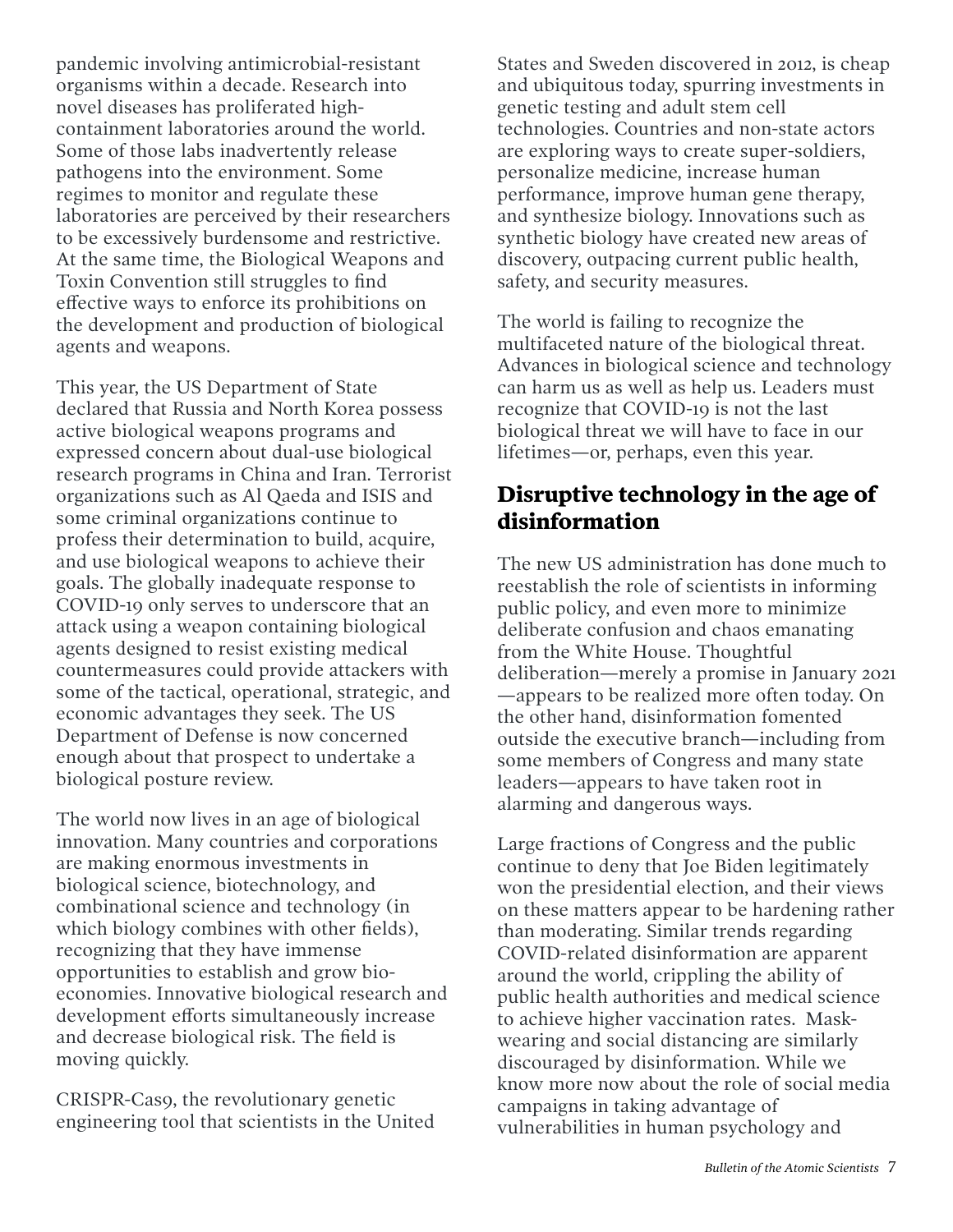cognition to spread disinformation and societal disunity, the behavior of social media companies has changed hardly at all. Political attacks on institutions that provide societal continuity and store hard-won knowledge about how best to deal with problems continue apace.

In cyber conflict, cyberattackers have grown more audacious. The SolarWinds hack, an attack on Microsoft Exchange that affected millions around the

world, and a ransomware attack on Colonial Pipeline (resolved only with the payment of \$4.4 million to get the system up and running again) all demonstrate the farreaching ramifications of cyber-vulnerabilities.

The good news in cyber includes a Biden executive order and other federal government initiatives on cybersecurity that seem to have significant force and momentum behind them and have gone farther than previous orders and

initiatives. The expert cybersecurity team the new administration has assembled has the ear of the president. In addition, against all odds, both the UN [Open-Ended Working Group](https://www.cfr.org/blog/unexpectedly-all-un-countries-agreed-cybersecurity-report-so-what) and the [Group of Government Experts](https://front.un-arm.org/wp-content/uploads/2021/08/A_76_135-2104030E-1.pdf) have reached some rough consensus on cyber norms of behavior. (The first group involves representatives from most of the world's nations; the latter includes the biggest players in cyber.) It remains to be seen whether these norms actually affect the behavior of national actors in cyberspace, but it is better to have these norms in place (or in the process of being formed and agreed to) than not to have them at all.

The potential widespread deployment of these technologies presents **a distinct threat** to human rights around the world and, therefore, civilization as we know and practice it.

It also appears that Chinese use of surveillance technology has reached new heights in Xinjiang in the last year. Artificial intelligence and facial recognition systems intended to reveal states of emotion have been [tested on](https://www.bbc.com/news/technology-57101248)  [Uyghurs](https://www.bbc.com/news/technology-57101248) in Xinjiang. In the last year, it has also come to light that China is seeking to [develop](https://www.reuters.com/article/us-china-tech-surveillance-trfn/china-found-using-surveillance-firms-to-help-write-ethnic-tracking-specs-idUSKBN2BM1EE)  [standards for using facial recognition](https://www.reuters.com/article/us-china-tech-surveillance-trfn/china-found-using-surveillance-firms-to-help-write-ethnic-tracking-specs-idUSKBN2BM1EE) that can be optimized for distinguishing individuals by ethnic group. The potential widespread deployment of these technologies presents a

distinct threat to human rights around the world and, therefore, civilization as we know and practice it.

Finally, tensions over military space activity have increased in the past few years. For example, Russia conducted an antisatellite missile test in November, destroying one of its own satellites and creating a debris cloud that orbited dangerously close to the International Space Station. Russia has also "injected an object into orbit" that subsequently approached another

Russian satellite already in orbit in a manner consistent with its use as [an anti-satellite](https://www.space.com/russia-tests-anti-satellite-weapon-in-space.html)  [weapon](https://www.space.com/russia-tests-anti-satellite-weapon-in-space.html). A similar activity has been used to follow a [US government satellite](https://www.space.com/russian-spacecraft-stalking-us-spy-satellite-space-force.html). Press reports have suggested that US Space Command is on the verge of disclosing [a new anti-satellite](https://breakingdefense.com/2021/08/what-satellite-attack-weapon-might-the-us-reveal-soon/)  [weapon](https://breakingdefense.com/2021/08/what-satellite-attack-weapon-might-the-us-reveal-soon/). On the other hand, US officials from the State and Defense departments were reported to be drafting language for [a binding](https://www.armscontrol.org/act/2021-04/news/us-advocates-binding-rules-behavior-space)  [UN resolution](https://www.armscontrol.org/act/2021-04/news/us-advocates-binding-rules-behavior-space) regarding responsible behavior in space. If approved, such language could reduce the likelihood of space incidents taking place.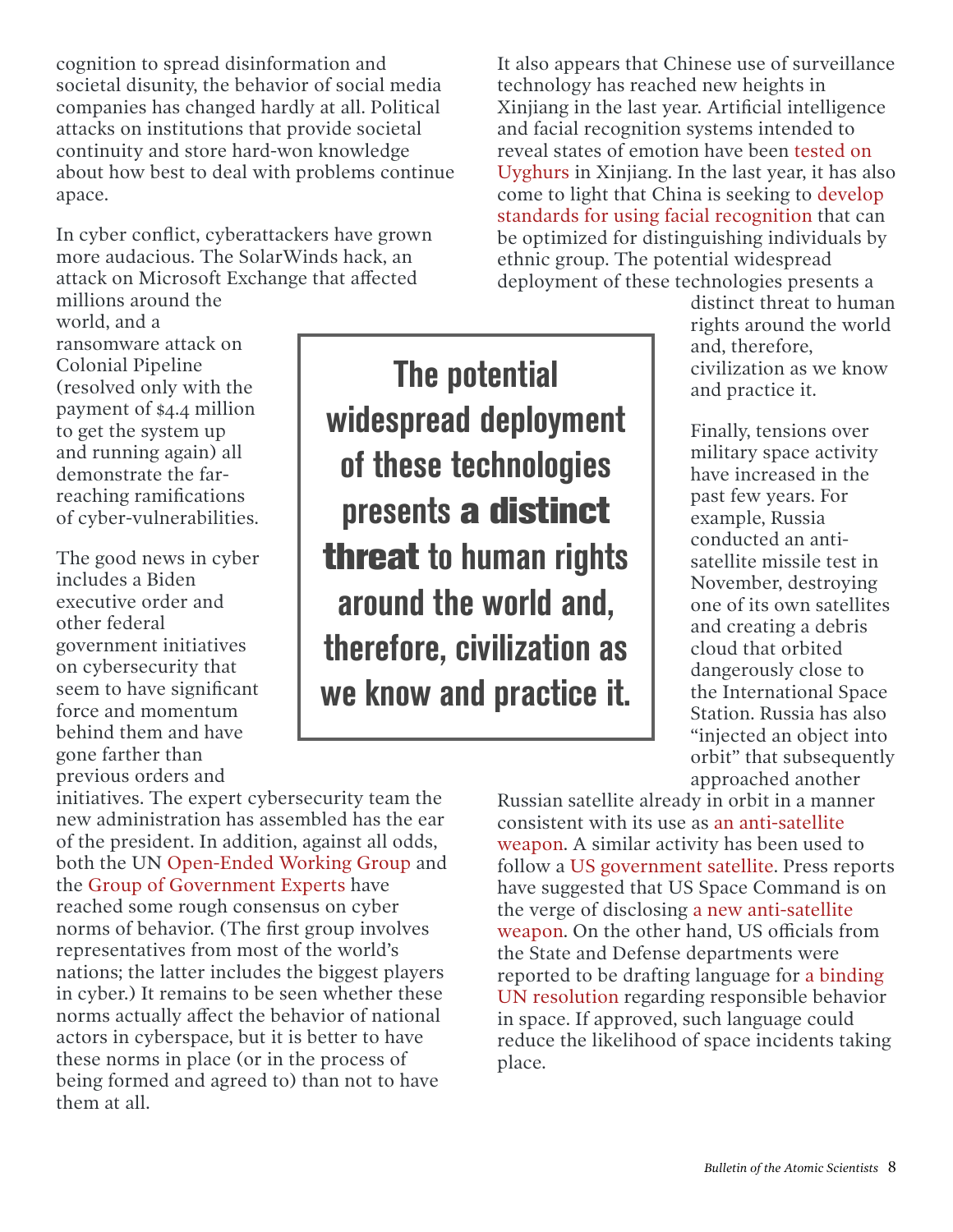### **Practical steps to move the world away from catastrophe and toward a safer world**

Last year, we looked forward to the end of the COVID-19 pandemic—but that end is not yet in sight. Leaders in the wealthiest and most advanced countries have not acted with the speed and focus necessary to manage dire threats to humanity's future.

Our decision to keep the Doomsday Clock at 100 seconds to midnight is a clear warning to the world: We need to back away from the doorstep of doom. Immediate, practical steps to protect humanity from the major global threats that we have outlined are needed:

- The Russian and US presidents should identify more ambitious and comprehensive limits on nuclear weapons and delivery systems by the end of 2022. They should both agree to reduce reliance on nuclear weapons by limiting their roles, missions, and platforms, and decrease budgets accordingly.
- The United States and other countries should accelerate their decarbonization, matching policies to commitments. China should set an example by pursuing sustainable development pathways—not fossil fuel-intensive projects—in the Belt and Road Initiative.
- US and other leaders should work through the World Health Organization and other international institutions to reduce biological risks of all kinds through better monitoring of animalhuman interactions, improvements in international disease surveillance and reporting, increased production and distribution of medical supplies, and expanded hospital capacity.
- The United States should persuade allies and rivals that no-first-use of nuclear weapons is a step toward security and

stability and then declare such a policy in concert with Russia (and China).

- President Biden should eliminate the US president's sole authority to launch nuclear weapons and work to persuade other countries with nuclear weapons to put in place similar barriers.
- Russia should rejoin the NATO-Russia Council and collaborate on risk-reduction and escalation-avoidance measures.
- North Korea should codify its moratorium on nuclear tests and long-range missile tests and help other countries verify a moratorium on enriched uranium and plutonium production.
- Iran and the United States should jointly return to full compliance with the Joint Comprehensive Plan of Action and initiate new, broader talks on Middle East security and missile constraints.
- Private and public investors should redirect funds away from fossil fuel projects to climate-friendly investments.
- The world's wealthier countries should provide more financial support and technology cooperation to developing countries to undertake strong climate action. COVID-recovery investments should favor climate mitigation and adaptation objectives across all economic sectors and address the full range of potential greenhouse gas emission reductions, including capital investments in urban development, agriculture, transport, heavy industry, buildings and appliances, and electric power.
- National leaders and international organizations should devise more effective regimes for monitoring biological research and development efforts.
- Governments, technology firms, academic experts, and media organizations should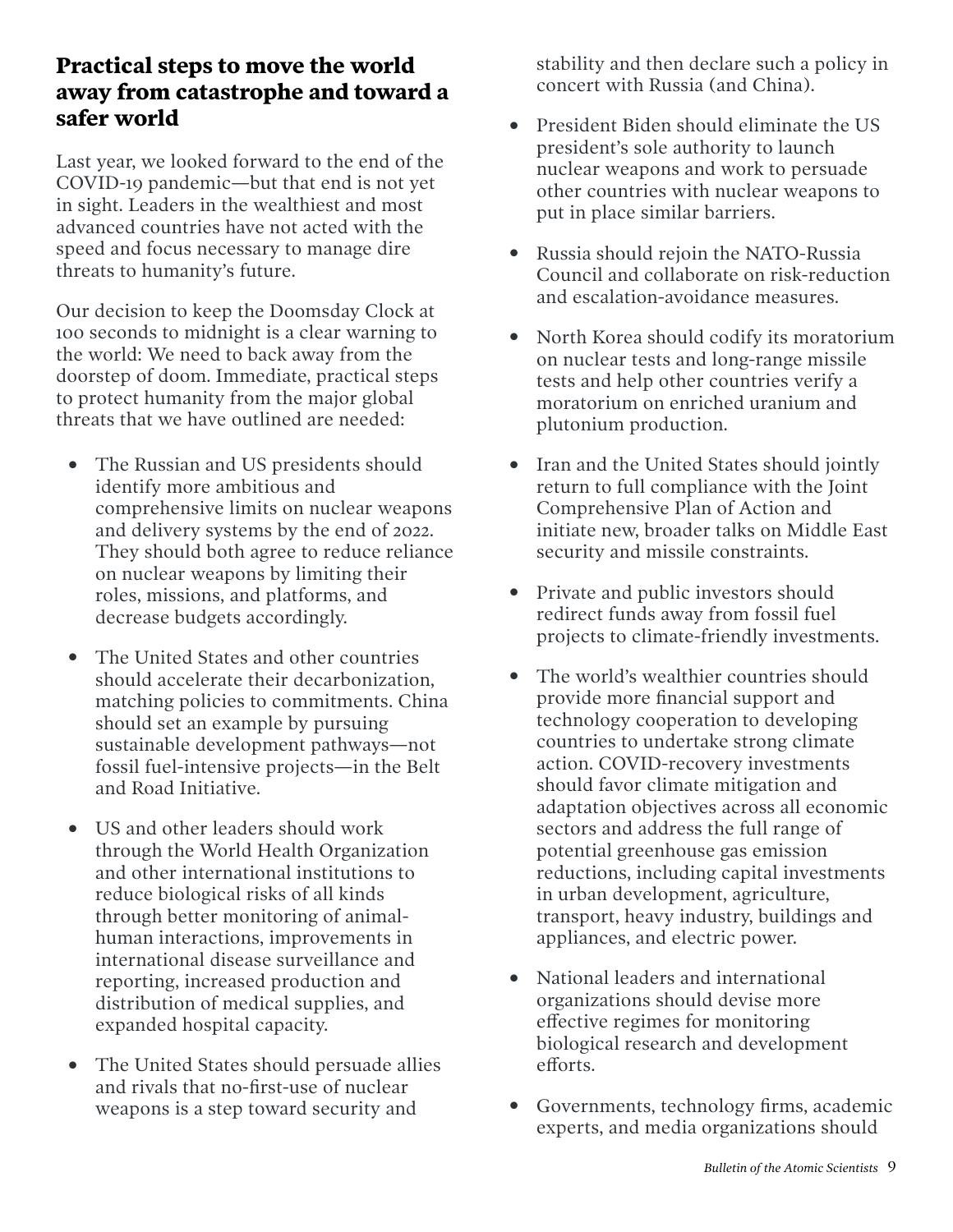cooperate to identify and implement practical and ethical ways to combat internet-enabled misinformation and disinformation.

• At every reasonable opportunity, citizens of all countries should hold their local, regional, and national political officials and business and religious leaders accountable by asking "What are you doing to address climate change?"

Without swift and focused action, truly catastrophic events—events that could end civilization as we know it—are more likely. When the Clock stands at 100 seconds to midnight, we are all threatened. The moment is both perilous and unsustainable, and the time to act is now.  $f_i$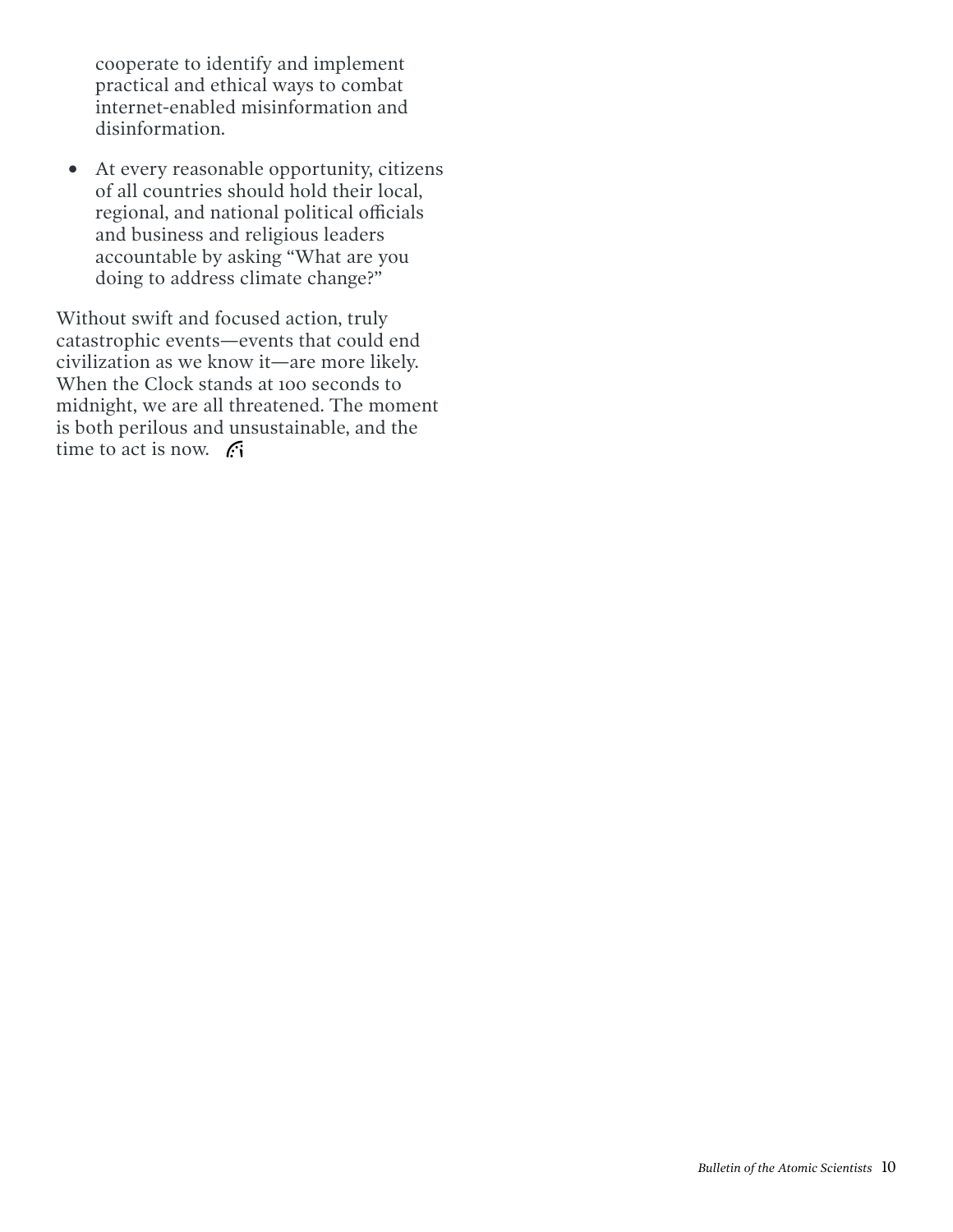**Rachel Bronson** is the President and CEO of the Bulletin of the Atomic Scientists, where she oversees the publishing programs, the management of the Doomsday Clock, and activities around nuclear risk, climate change, and disruptive technologies. Before joining the Bulletin, she served as vice president for Studies at The Chicago Council on Global Affairs, adjunct professor of "Global Energy" at the Kellogg School of Management, and senior fellow and director of Middle East studies at the Council on Foreign Relations, among other positions. Her book, *Thicker than Oil: America's Uneasy Partnership with Saudi Arabia* (Oxford University Press, 2006), has been translated into Japanese and published in paperback. Her writings and commentary have appeared in outlets including F*oreign Affairs, Foreign Policy, The New York Times, The Washington Post*, "PBS NewsHour," and "The Daily Show." Bronson has served as a consultant to NBC News and testified before the congressional Task Force on Anti-Terrorism and Proliferation Financing, Congress's Joint Economic Committee, and the 9/11 Commission.

#### **Edmund G Brown Jr. (Executive Chair)**

completed his fourth term as Governor of the State of California in 2019. He began his career in public service in 1969 as a trustee for the LA Community College District and became California Secretary of State in 1970 and Governor of California in 1974 and 1978. After his governorship, Brown lectured and traveled widely, practiced law, served as chairman of the state Democratic Party, and ran for president. Brown was elected Mayor of Oakland in 1998 and California Attorney General in 2006; he was elected to a third gubernatorial term in 2010 and a fourth term in 2014. During this time, Brown G helped eliminate the state's multi-billion budget deficit, spearheaded successful campaigns to provide new funding for California's schools, and established a robust Rainy Day Fund to prepare for the next economic downturn. His administration established nation-leading targets to protect the environment and fight climate change. Brown attended the University of California, Berkeley, and earned a JD at Yale Law School.

**Lynn Eden** Eden is Senior Research Scholar (Emeritus) at Stanford University's Center for International Security and Cooperation. Eden is also co-chair of US Pugwash and a member of the International Pugwash Council. Her scholarly work focuses on the military and society; science, technology, and organizations; and US nuclear weapons history and policy. Eden's *Whole World on Fire: Organizations, Knowledge, and Nuclear Weapons Devastation* won the American Sociological Association's 2004 Robert K. Merton award for best book in science and technology studies. Her current research and writing asks how a specific US military planning organization has enabled very good people to plan what, if put into action, could or would result in the deaths of tens or hundreds of millions of people. In other words, how do US military officers make plans to fight and prevail in nuclear war? The answer lies not in individual psychology but in common organizational processes such as abstraction, categorization, and fragmented responsibilities.

**Rod Ewing** is the Frank Stanton Professor in Nuclear Security in the Center for International Security and Cooperation in the Freeman Spogli Institute for International Studies and a Professor in the Department of Geological Sciences in the School of Earth, Energy and Environmental Sciences at Stanford University. Ewing's research focuses on the back end of the nuclear fuel cycle, mainly nuclear materials and the geochemistry of radionuclides. He is the past president of the International Union of Materials Research Societies. Ewing has written extensively on issues related to nuclear waste management and is coeditor of *Radioactive Waste Forms for the Future* and *Uncertainty Underground: Yucca Mountain and the Nation's High-Level Nuclear Waste*. He received the Lomonosov Medal of the Russian Academy of Sciences in 2006.

**Steve Fetter** is associate provost, dean of the graduate school, and professor of public policy at the University of Maryland. He served for five years in the White House Office of Science and Technology Policy during the Obama Administration, where he led the environment and energy and the national security and international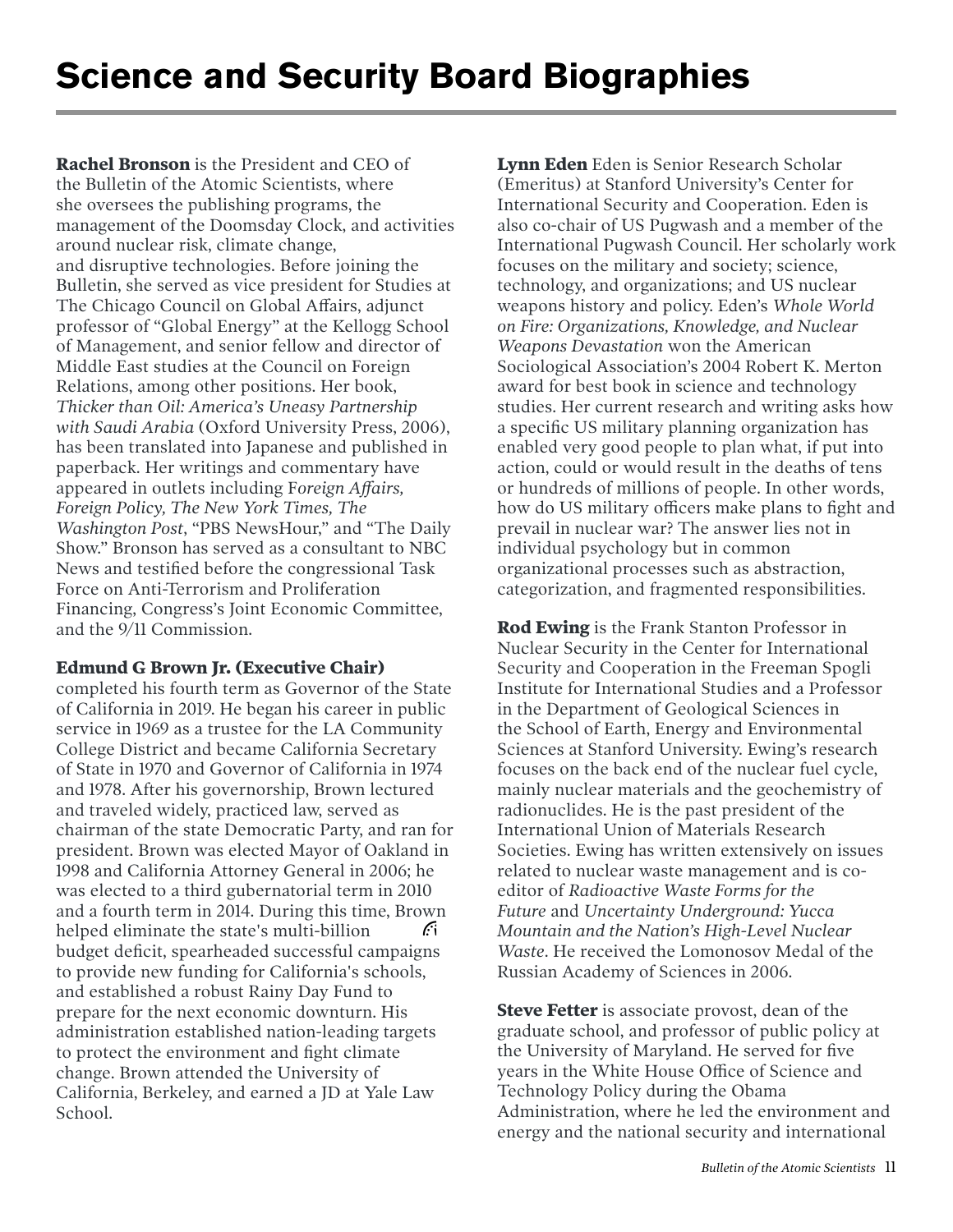affairs divisions. He is a fellow of the American Physical Society and a member of the Union of Concerned Scientists board of directors and the National Academy of Sciences Committee on International Security and Arms Control. He has worked on nuclear policy issues in the Pentagon and the State Department and has been a visiting fellow at Stanford, Harvard, MIT, and Lawrence Livermore National Laboratory. He also served as associate director of the Joint Global Change Research Institute and vice chairman of the Federation of American Scientists. He is a recipient of the American Physical Society's Joseph A. Burton Forum and Leo Szilard Lectureship awards, the Federation of American Scientists' Hans Bethe 'Science in the Public Service' award, and the Secretary of Defense Medal for Outstanding Public Service.

**Asha M. George** is the executive director of the Bipartisan Commission on Biodefense. She is a public health security professional whose research and programmatic emphasis has been practical, academic, and political. George served in the US House of Representatives as a senior professional staffer and subcommittee staff director at the House Committee on Homeland Security in the 110th and 111th Congress. She has worked for a variety of organizations, including government contractors, foundations, and non-profits. As a contractor, she supported and worked with all federal Departments, especially the Department of Homeland Security and the Department of Health and Human Services. George also served on active duty in the US Army as a military intelligence officer and as a paratrooper. She is a decorated Desert Storm Veteran. She holds a Bachelor of Arts in Natural Sciences from Johns Hopkins University, a Master of Science in Public Health from the University of North Carolina at Chapel Hill, and a Doctorate in Public Health from the University of Hawaii at Manoa. She is also a graduate of the Harvard University National Preparedness Leadership Initiative.

**Daniel Holz (Co-Chair)** is a professor at the University of Chicago in the Departments of Physics, Astronomy & Astrophysics, the Enrico Fermi Institute, and the Kavli Institute for Cosmological Physics. His research focuses on

general relativity in the context of astrophysics and cosmology. He is a member of the Laser Interferometer Gravitational-Wave Observatory (LIGO) collaboration, and was part of the team that announced the first detection of gravitational waves in early 2016 and the first multi-messenger detection of a binary neutron star in 2017. He received a 2012 National Science Foundation CAREER Award, the 2015 Quantrell Award for Excellence in Undergraduate Teaching, and the Breakthrough Prize in Fundamental Physics in 2016. Holz was selected as a Kavli Fellow of the National Academy of Sciences and is a Fellow of the American Physical Society. He received his PhD in physics from the University of Chicago and his AB in physics from Princeton University. As cochair of the Science and Security Board, Holz is a member of the Governing Board, *ex officio*.

**Sivan Kartha** is a senior scientist at the Stockholm Environmental Institute whose research and publications for the past 25 years have focused on technological options and policy strategies for addressing climate change, concentrating most recently on equity and efficiency in the design of an international climate regime. He is a co-leader of SEI's Gender and Social Equity Programme, and co-director of the Climate Equity Reference Project. His current work deals primarily with the economic, political, and ethical dimensions of equitably sharing the effort of an ambitious global response to climate change. Dr. Kartha has also worked on mitigation scenarios, market mechanisms for climate actions, and the environmental and socioeconomic impacts of biomass energy. His work has enabled him to advise and collaborate with diverse organizations, including the UN Climate Convention Secretariat, various United Nations and World Bank programs, numerous government policy-making bodies and agencies, foundations, and civil society organizations throughout the developing and industrialized world. He served as a coordinating lead author in the preparation of the Fifth Assessment Report of the Intergovernmental Panel on Climate Change, released in 2014, co-leading the chapter on Equity and Sustainable Development, and has been selected as a lead author for the upcoming IPCC Sixth Assessment Report, to be released in 2021.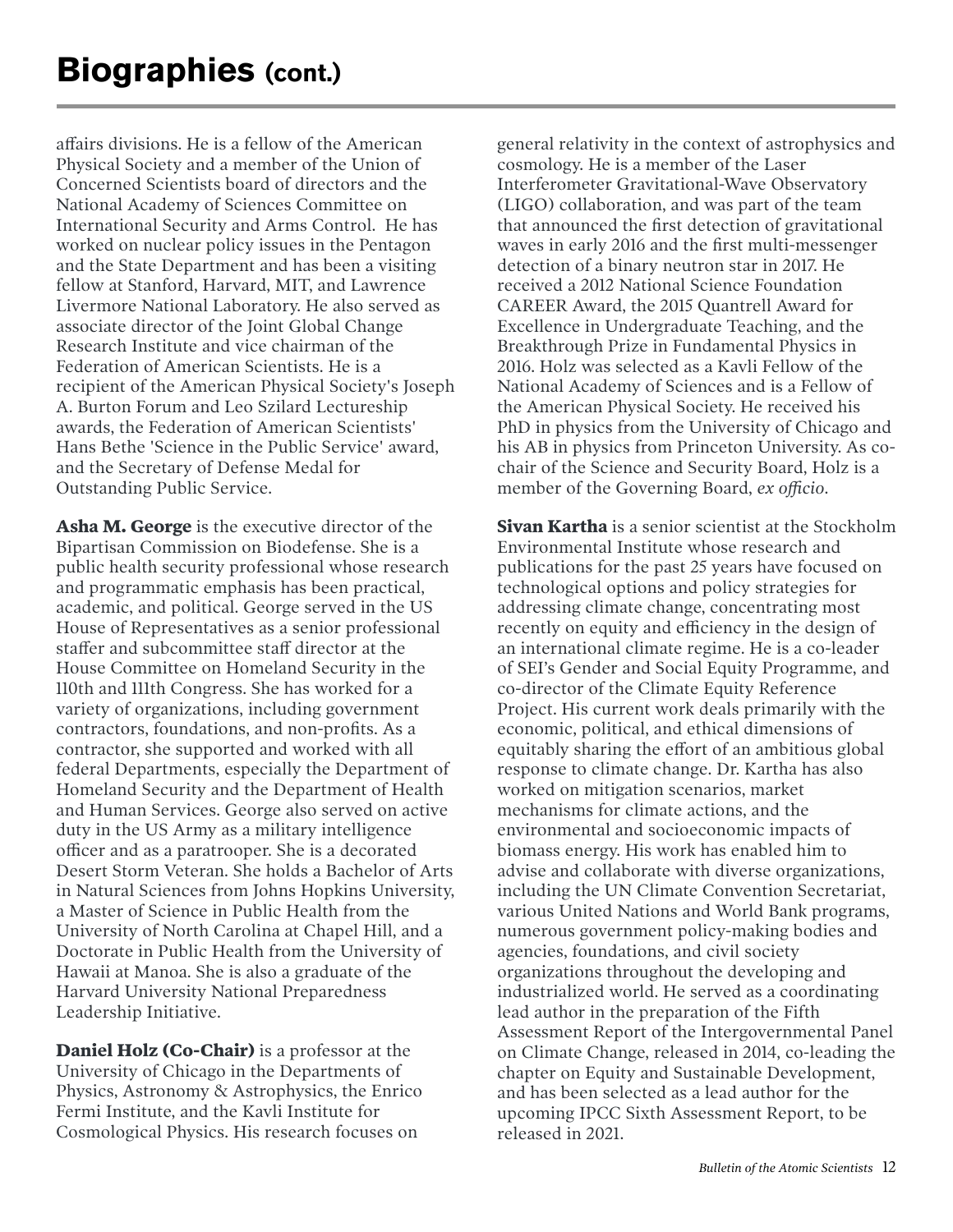**Robert Latiff** retired from the US Air Force as a major general in 2006. He is an adjunct professor at the University of Notre Dame and a research professor at George Mason University's School of Engineering. He is also a member of the Intelligence Community Studies Board and the Committee on International Security and Arms Control of the National Academies of Sciences, Engineering, and Medicine. Latiff's new book, *Future Peace: Technology, Aggression, and the Rush to War*, looks at the role technology plays in leading us into conflict. He is also the author of *Future War: Preparing for the New Global Battlefield*.

**Herb Lin** is a senior research scholar for cyber policy and security at the Center for International Security and Cooperation, and Hank J. Holland Fellow in Cyber Policy and Security at the Hoover Institution, both at Stanford University. His research interests relate broadly to the policy and national security dimensions of cybersecurity and cyberspace, with focus on offensive operations in cyberspace and information warfare and influence operations. Lin holds additional affiliations with the National Academies, Columbia's Saltzman Institute, and the Aspen Cybersecurity Group. In 2019, he was elected a fellow of the American Association for the Advancement of Science. In 2016, he served on President Obama's Commission on Enhancing National Cybersecurity. He has previously served as a professional staff member and staff scientist for the House Armed Services Committee (1986-1990), where his portfolio included defense policy and arms control issues.

**Suzet McKinney** is the Principal and Director of Life Sciences for Sterling Bay where she oversees relationships with the scientific, academic, corporate, tech, and governmental sectors involved in the life sciences ecosystem. She also leads the strategy to expand Sterling Bay's footprint in life sciences nationwide. She previously served as CEO and Executive Director of the Illinois Medical District, where she managed a 24/7/365 environment that included 560 acres of medical research facilities, labs, a biotech business incubator, universities, raw land development areas, four hospitals and more than 40 healthcare related facilities. In 2020, Dr. McKinney was

appointed by Illinois Governor JB Pritzker as Operations Lead for the State of Illinois' Alternate Care Facilities, a network of alternate medical locations designed to decompress the hospital system during the COVID-19 pandemic. Dr. McKinney holds her Doctorate degree from the University of Illinois at Chicago School of Public Health and received her Bachelor of Arts in Biology from Brandeis University. She received her Master of Public Health degree and certificates in Managed Care and Health Care Administration from Benedictine University in Lisle, IL.

**Steve Miller** is Director of the International Security Program at the Belfer Center for Science and International Affairs in Harvard University's Kennedy School of Government. He is a Fellow of the American Academy of Arts and Sciences, where he is a member of the Committee on International Security Studies (CISS). Miller is also Co-Chair of the US Pugwash Committee, and is a member of the Council of International Pugwash. Miller co-directed the Academy's project on the Global Nuclear Future Initiative with the *Bulletin's* former Science and Security Board chair, Robert Rosner.

**Raymond Pierrehumbert** is Halley Professor of Physics at the University of Oxford. He was a lead author on the IPCC Third Assessment Report, and a co-author of the National Research Council report on abrupt climate change. He was awarded a John Simon Guggenheim Fellowship in 1996, which was used to launch collaborative work on the climate of Early Mars with collaborators in Paris. He is a Fellow of the American Geophysical Union (AGU), a Fellow of the American Academy of Arts and Sciences, and has been named Chevalier de l'Ordre des Palmes Académiques by the Republic of France. Pierrehumbert's central research interest is the use of fundamental physical principles to elucidate the behavior of the present and past climates of Earth and other planets, including the growing catalog of exoplanets. He leads the European Research Council Advance Grant project EXOCONDENSE.

**Robert Rosner** is the William E. Wrather Distinguished Service Professor in the Departments of Astronomy & Astrophysics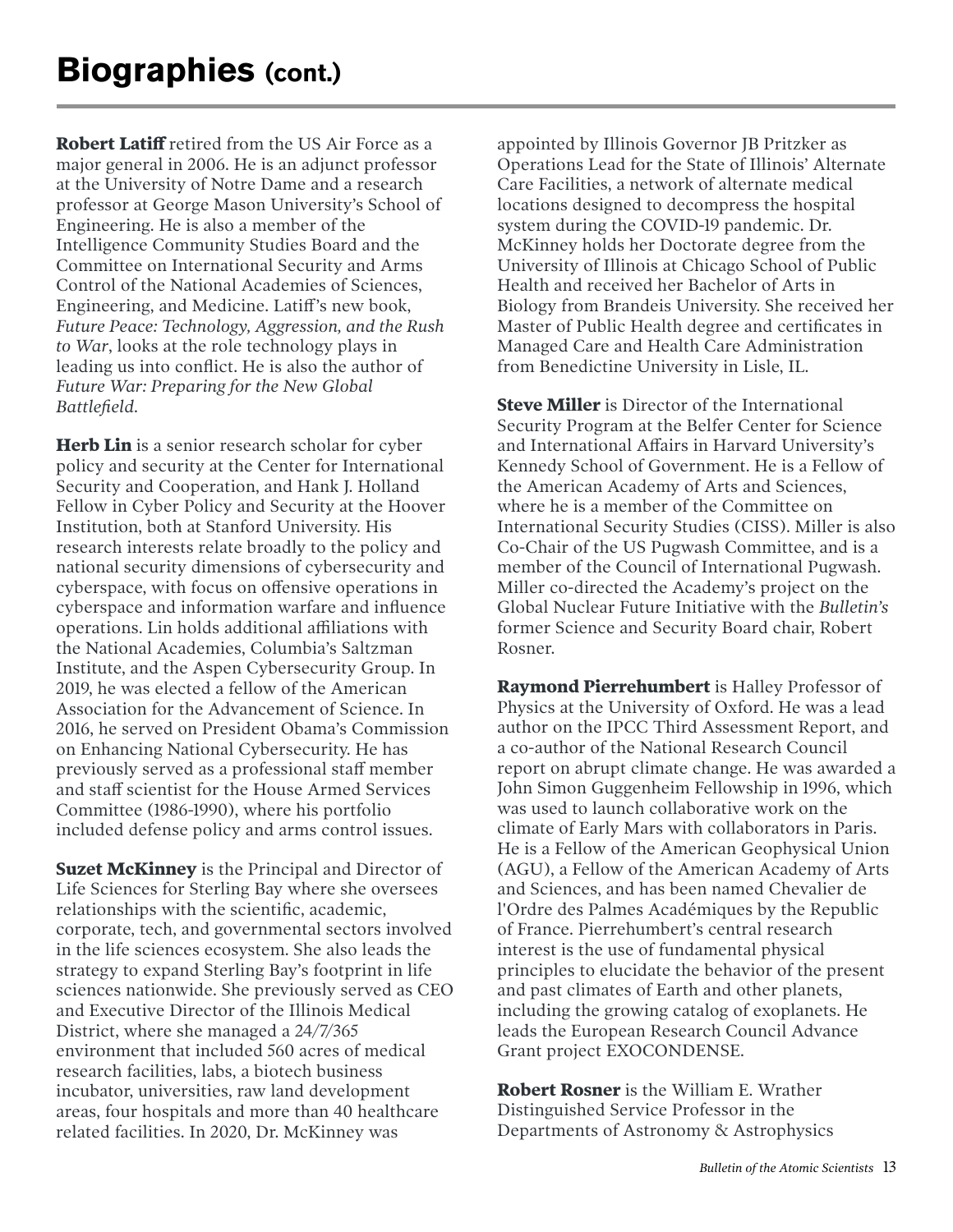and Physics, and the Harris School of Public Policy at the University of Chicago. Rosner served as Director of Argonne National Laboratory, where he had also served as Chief Scientist. His current scientific research is mostly in the areas of laboratory and astrophysical fluid dynamics and magnetohydrodynamics, and computational physics. His policy-oriented work has focused on the future of nuclear power and the back end of the nuclear fuel cycle, as well as various aspects of electrifying the transport sector. He is a fellow of the American Physical Society, and an elected member of the American Academy of Arts & Sciences and the Norwegian Academy of Science and Letters. Rosner was chair of the Science and Security Board from 2013-2021.

**Scott Sagan** is the Caroline S.G. Munro Professor of Political Science, the Mimi and Peter Haas University Fellow in Undergraduate Education, Co-Director and Senior Fellow at the Center for International Security and Cooperation, and Senior Fellow at the Freeman Spogli Institute at Stanford University. He also serves as Chairman of the American Academy of Arts and Sciences' Committee on International Security Studies. Before joining the Stanford faculty, Sagan was a lecturer in the Department of Government at Harvard University and served as special assistant to the director of the Organization of the Joint Chiefs of Staff in the Pentagon. Sagan has also served as a consultant to the office of the Secretary of Defense and at the Sandia National Laboratory and the Los Alamos National Laboratory.

**Robert Socolow** is professor emeritus in the Department of Mechanical and Aerospace Engineering at Princeton University. From 2000 to 2019, he and Steve Pacala were the co-principal investigators of Princeton's Carbon Mitigation Initiative, a twenty-five-year (2001-2025) project supported by BP. His best-known paper, with Pacala, was in Science (2004): "Stabilization Wedges: Solving the Climate Problem for the Next 50 Years with Current Technologies." Socolow is a member of the American Academy of Arts and Sciences, an associate of the National Research Council of the National Academies, a fellow of the American Physical Society, and a fellow of the American Association for the Advancement of

Science. His awards include the 2009 Frank Kreith Energy Award from the American Society of Mechanical Engineers and the 2005 Axelson Johnson Commemorative Lecture award from the Royal Academy of Engineering Sciences of Sweden (IVA). In 2003 he received the Leo Szilard Lectureship Award from the American Physical Society.

**Susan Solomon** is the Lee and Geraldine Martin Professor of Environmental Studies at the Massachusetts Institute of Technology and was the Founding Director of the MIT Environmental Solutions Initiative from 2014-2015. She is well known for pioneering work that explained why there is a hole in the Antarctic ozone layer and is the author of several influential scientific papers in climate science. Solomon received the Crafoord Prize from the Swedish Academy of Sciences in 2018, the 1999 US National Medal of Science, the nation's highest scientific award, in 1999, and has also received the Grande Medaille of the French Academy of Sciences, the Blue Planet Prize in Japan, the BBVA Frontiers of Knowledge Award, and the Volvo Environment Prize. She is a member of the US National Academy of Sciences, the French Academy of Sciences, and the Royal Society in the UK. She served as co-chair for the Intergovernmental Panel on Climate Change (IPCC) fourth climate science assessment report, released in 2007. Time magazine named Solomon as one of the 100 most influential people in the world in 2008.

**Sharon Squassoni (Co-Chair)** is a research professor at the Institute for International Science and Technology Policy, Elliott School of International Affairs, at the George Washington University. She has specialized in nuclear nonproliferation, arms control and security policy for three decades, serving in the US government at the Arms Control and Disarmament Agency, the State Department, and the Congressional Research Service. Since 2007, she has directed research programs at the Center for Strategic and International Studies and the Carnegie Endowment for International Peace. A political scientist by training, she holds degrees from the State University of New York at Albany, the University of Maryland, and the National War College. As co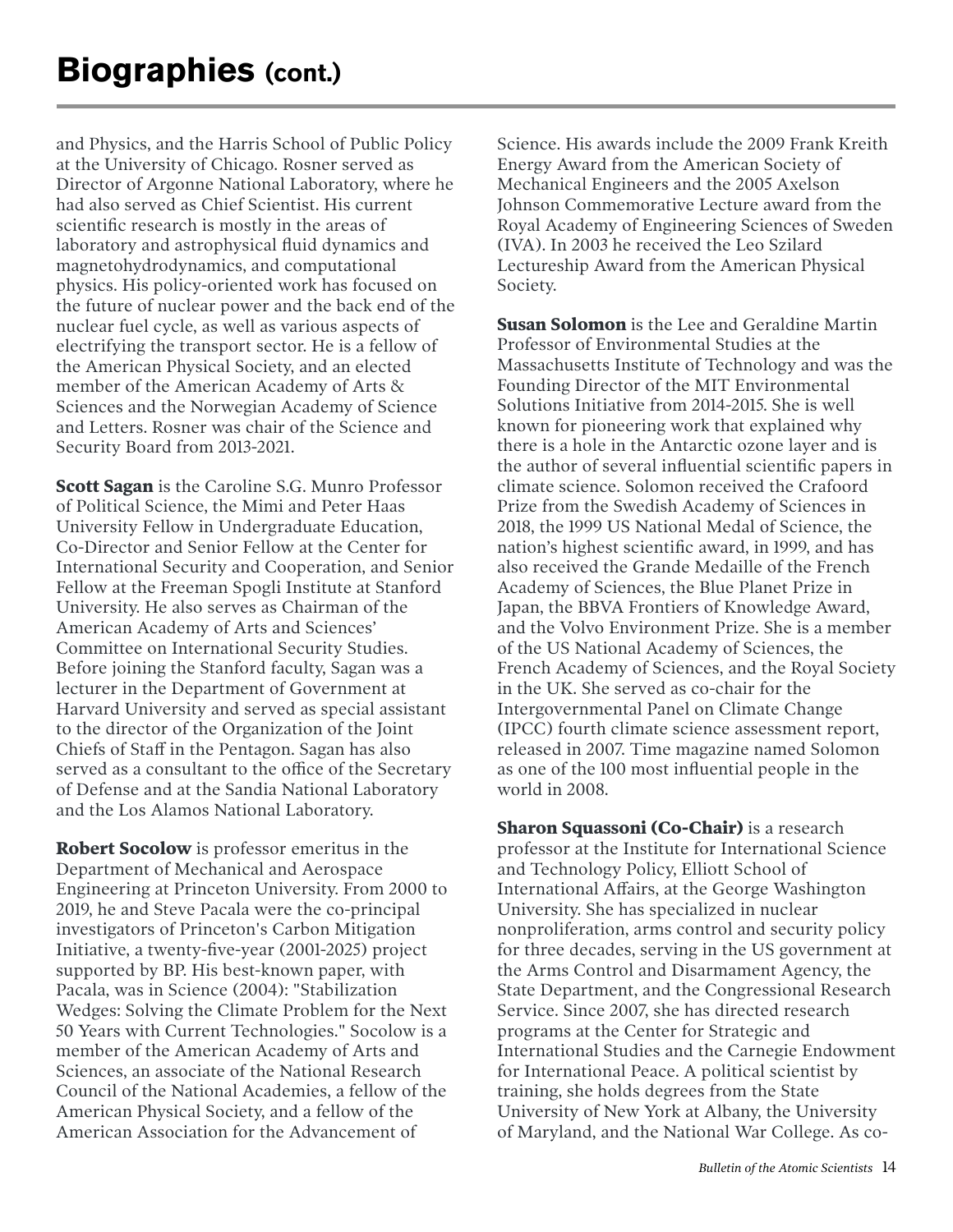chair of the Science and Security Board, Squassoni is a member of the Governing Board, *ex officio*.

**Jon Wolfsthal** is is Director of the Nuclear Crisis Group, an independent project of Global Zero. Wolfsthal served previously as Special Assistant to the President of the United States for National Security Affairs and senior director at the National Security Council for arms control and nonproliferation. During his time in government, he was involved in almost every aspect of US nuclear weapons, arms control, nonproliferation and security policy. Previously, Wolfsthal was the Deputy Director of the Center for Nonproliferation Studies at the Monterey Institute of International Studies, and served for three years as special advisor to Vice President Biden on issues of nuclear security and nonproliferation. He served in several capacities during the 1990s at the US Department of Energy, including an on-the-ground assignment in North Korea during 1995-96. With Joseph Cirincione, he is the author of *Deadly Arsenals: Tracking Weapons of Mass Destruction*. Wolfsthal is a non-resident fellow with the Carnegie Endowment for International Peace.

### **Editor**

**John Mecklin** is the editor-in-chief of the *Bulletin of the Atomic Scientists*. Previously, he was the top editor of *Miller-McCune* (subsequently known as *Pacific Standard*), *High Country News*, and three other magazines. Outside the publications he has led, Mecklin's writing has appeared in *Foreign Policy* magazine, the *Columbia Journalism Review*, and the Reuters news wire, among other publications. Writers working at his direction have won many major journalism contests, including the George Polk Award. Mecklin holds a master in public administration degree from Harvard's Kennedy School of Government.Government.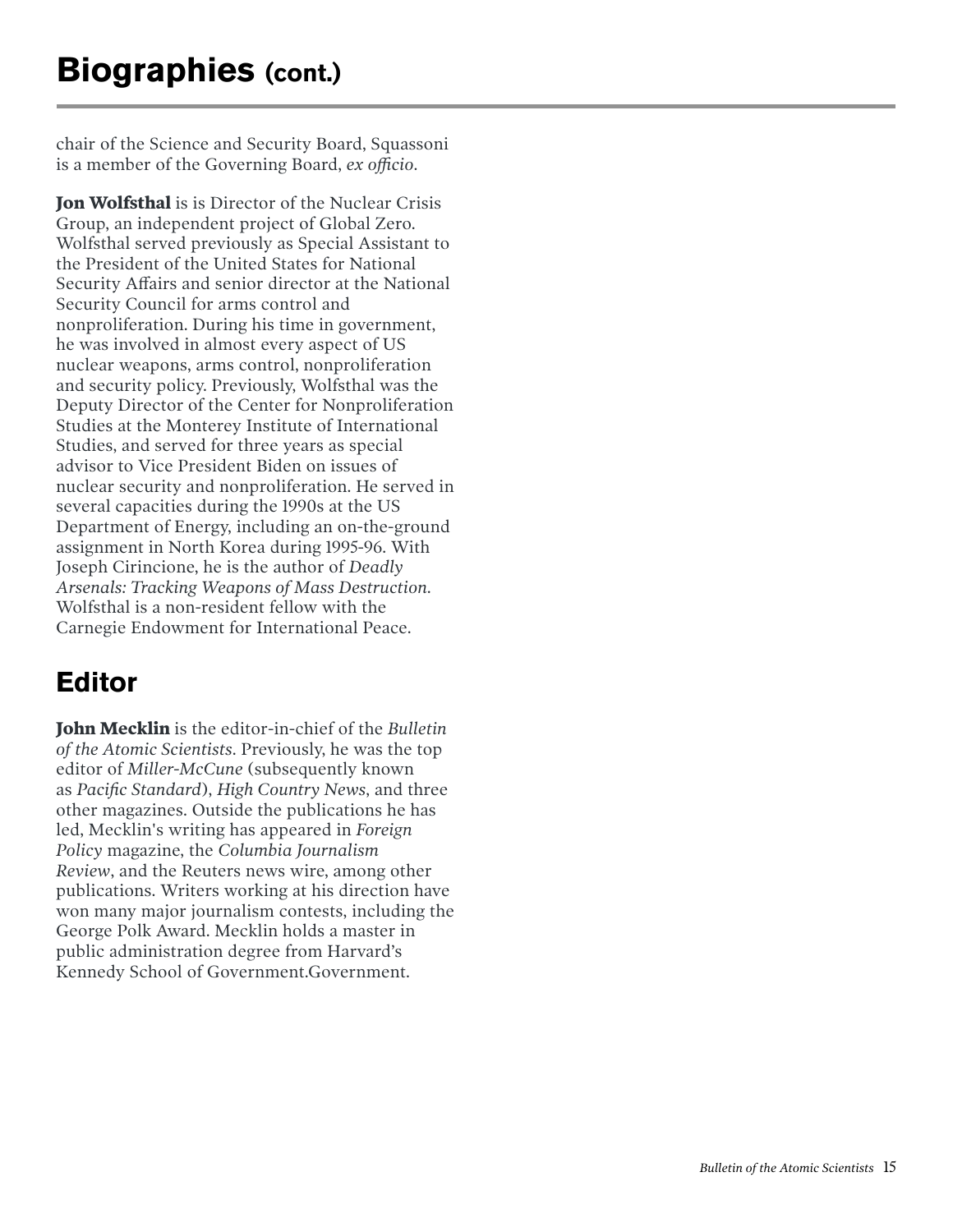## **About the** *Bulletin of the Atomic Scientists*

At our core, the Bulletin of the Atomic Scientists is a media organization, publishing a free-access website and a bimonthly magazine. But we are much more. The Bulletin's website, iconic Doomsday Clock, and regular events equip the public, policy makers, and scientists with the information needed to reduce manmade threats to our existence. The Bulletin focuses on three main areas: nuclear risk, climate change, and disruptive technologies. What connects these topics is a driving belief that because humans created them, we can control them.

The Bulletin is an independent, nonprofit  $501(c)(3)$  organization. We gather the most informed and influential voices tracking manmade threats and bring their innovative thinking to a global audience. We apply intellectual rigor to the conversation and do not shrink from alarming truths.

The Bulletin has many audiences: the general public, which will ultimately benefit or suffer from scientific breakthroughs; policymakers, whose duty is to harness those breakthroughs for good; and the scientists themselves, who produce those technological advances and thus bear a special responsibility. Our community is international, with half of our website visitors coming from outside the United States. It is also young. Half are under the age of 35.

To learn more, visit our website:

<https://thebulletin.org>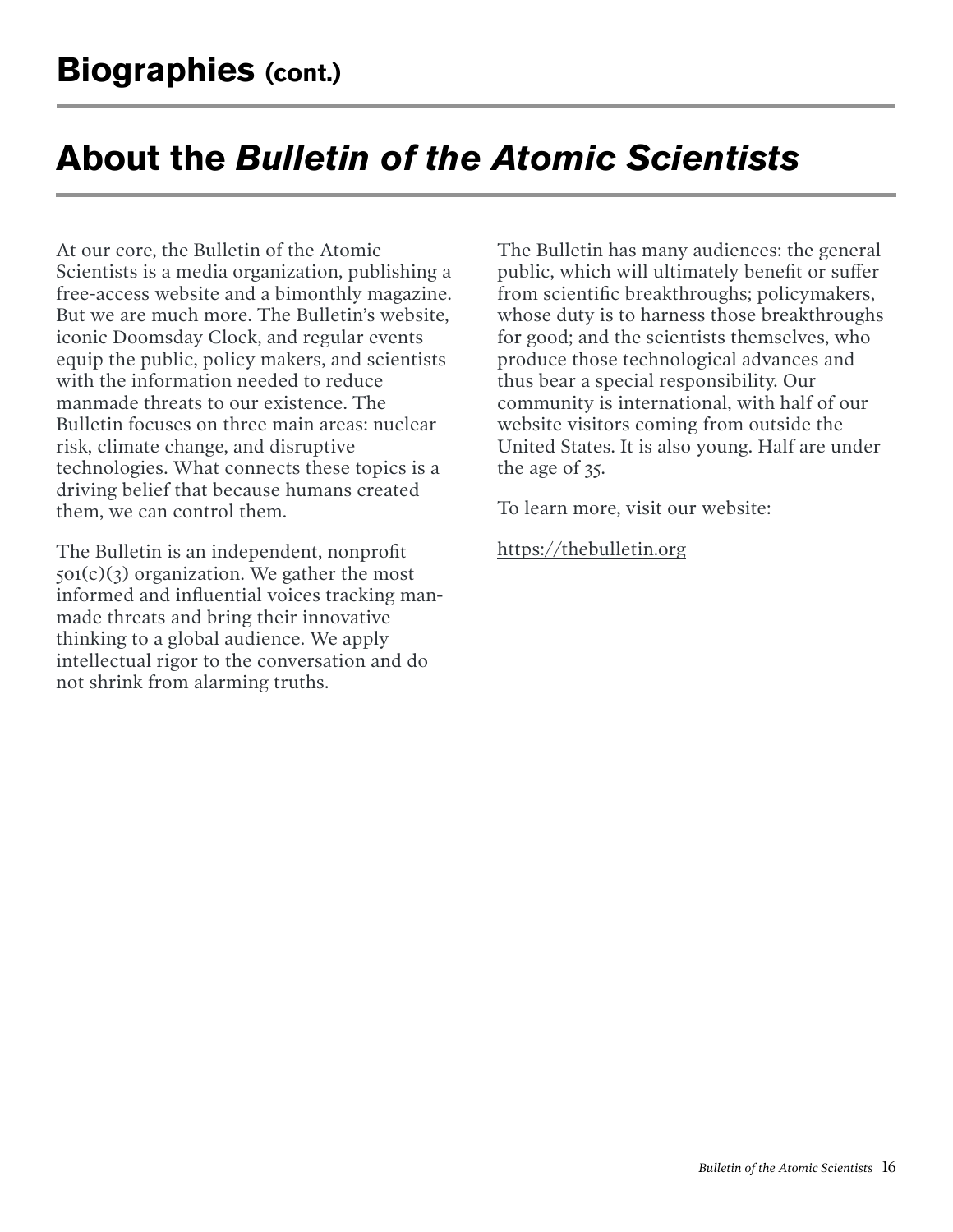**2021** IT IS STILL 100 SECONDS TO MIDNIGHT If humanity is to avoid an existential catastrophe—one that would dwarf anything it has yet seen—national leaders must do a far better job of countering disinformation, heeding science, and cooperating to diminish global risks. Citizens around the world can and should organize and demand—through public protests, at ballot boxes, and in other creative ways—that their governments reorder their priorities and cooperate domestically and internationally to reduce the risk of nuclear war, climate change, and other global disasters, including pandemic disease.

**2020** IT IS 100 SECONDS TO MIDNIGHT Humanity continues to face two simultaneous existential dangers—nuclear war and climate change—that are compounded by a threat multiplier, cyber-enabled information warfare, that undercuts society's ability to respond. Faced with this daunting threat landscape and a new willingness of political leaders to reject the negotiations and institutions that can protect civilization over the long term, the Science and Security Board moved the Doomsday Clock 20 seconds closer to midnight—closer to apocalypse than ever. In so doing, board members are explicitly warning leaders and citizens around the world that the international security situation is now more dangerous than it has ever been, even at the height of the Cold War.

**2019** IT IS STILL 2 MINUTES TO MIDNIGHT The "new abnormal" that we describe, and that the world now inhabits, is unsustainable and extremely dangerous. The world security situation can be improved, if leaders seek change and citizens demand it. It is two minutes to midnight, but there is no reason the Doomsday Clock cannot move away from catastrophe. It has done so in the past, because wise leaders acted— under pressure from informed and engaged citizens around the world. Today, citizens in every country can use the power of the Internet to fight against social media disinformation and improve the long-term prospects of their children and grandchildren. They can insist on facts, and discount nonsense. They can demand action to reduce the existential

threat of nuclear war and unchecked climate change. Given the inaction of their leaders to date, citizens of the world should make a loud and clear demand: #RewindTheDoomsdayClock.

**2018** IT IS 2 MINUTES TO MIDNIGHT The failure of world leaders to address the largest threats to humanity's future is lamentable—but that failure can be reversed. It is two minutes to midnight, but the Doomsday Clock has ticked away from midnight in the past, and during the next year, the world can again move it further from apocalypse. The warning the Science and Security Board now sends is clear, the danger obvious and imminent. The opportunity to reduce the danger is equally clear. The world has seen the threat posed by the misuse of information technology and witnessed the vulnerability of democracies to disinformation. But there is a flip side to the abuse of social media. Leaders react when citizens insist they do so, and citizens around the world can use the power of the internet to improve the long-term prospects of their children and grandchildren. They can insist on facts, and discount nonsense. They can demand action to reduce the existential threat of nuclear war and unchecked climate change. They can seize the opportunity to make a safer and saner world.

**2017** IT IS TWO AND A HALF MINUTES TO MIDNIGHT For the last two years, the minute hand of the Doomsday Clock stayed set at three minutes before the hour, the closest it had been to midnight since the early 1980s. In its two most recent annual announcements on the Clock, the Science and Security Board warned: "The probability of global catastrophe is very high, and the actions needed to reduce the risks of disaster must be taken very soon." In 2017, we find the danger to be even greater, the need for action more urgent. It is two and a half minutes to midnight, the Clock is ticking, global danger looms. Wise public officials should act immediately, guiding humanity away from the brink. If they do not, wise citizens must step forward and lead the way.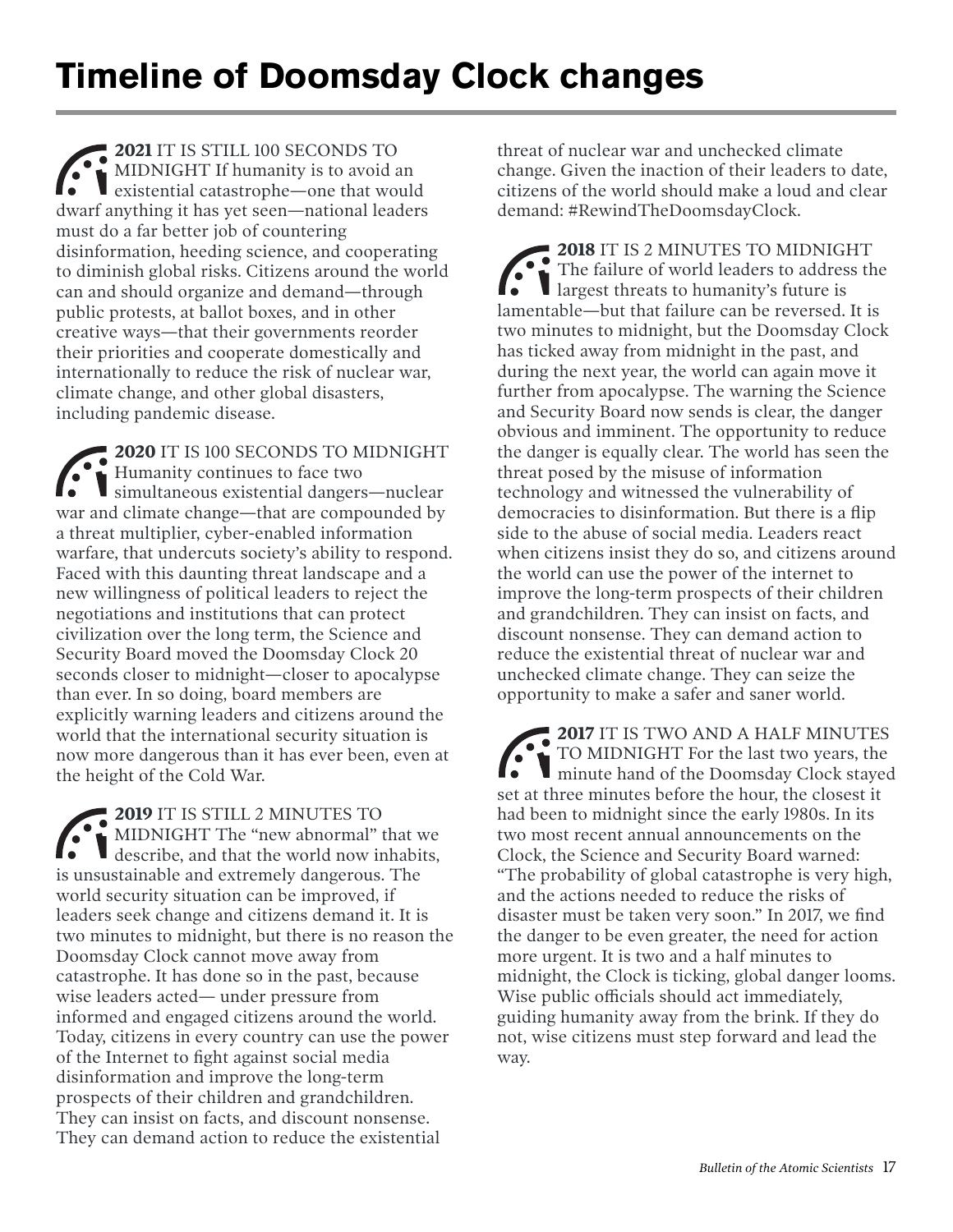**2016** IT IS STILL 3 MINUTES TO MIDNIGHT "Last year, the Science and Security Board moved the Doomsday Clock forward to three minutes to midnight, noting: 'The probability of global catastrophe is very high, and the actions needed to reduce the risks of disaster must be taken very soon.' That probability has not been reduced. The Clock ticks. Global danger looms. Wise leaders should act—immediately."

**2015** IT IS 3 MINUTES TO MIDNIGHT "Unchecked climate change, global nuclear weapons modernizations, and outsized nuclear weapons arsenals pose extraordinary and undeniable threats to the continued existence of humanity, and world leaders have failed to act with the speed or on the scale required to protect citizens from potential catastrophe. These failures of political leadership endanger every person on Earth." Despite some modestly positive developments in the climate change arena, current efforts are entirely insufficient to prevent a catastrophic warming of Earth. Meanwhile, the United States and Russia have embarked on massive programs to modernize their nuclear triads—thereby undermining existing nuclear weapons treaties. "The clock ticks now at just three minutes to midnight because international leaders are failing to perform their most important duty—ensuring and preserving the health and vitality of human civilization."

**2012** IT IS 5 MINUTES TO MIDNIGHT "The challenges to rid the world of nuclear weapons, harness nuclear power, and meet the nearly inexorable climate disruptions from global warming are complex and interconnected. In the face of such complex problems, it is difficult to see where the capacity lies to address these challenges." Political processes seem wholly inadequate; the potential for nuclear weapons use in regional conflicts in the Middle East, Northeast Asia, and South Asia are alarming; safer nuclear reactor designs need to be developed and built, and more stringent oversight, training, and attention are needed to prevent future disasters; the pace of technological solutions to address climate change may not be adequate to meet the hardships that large-scale disruption of the climate portends.

**2010** IT IS 6 MINUTES TO MIDNIGHT International cooperation rules the day. **Talks between Washington and Moscow** for a follow-on agreement to the Strategic Arms Reduction Treaty are nearly complete, and more negotiations for further reductions in the U.S. and Russian nuclear arsenal are already planned. Additionally, Barack Obama becomes the first U.S. president to publicly call for a nuclear-weaponfree world. The dangers posed by climate change are still great, but there are pockets of progress. Most notably: At Copenhagen, the developing and industrialized countries agree to take responsibility for carbon emissions and to limit global temperature rise to 2 degrees Celsius.

**2007** IT IS 5 MINUTES TO MIDNIGHT The world stands at the brink of a second nuclear age. The United States and Russia remain ready to stage a nuclear attack within minutes, North Korea conducts a nuclear test, and many in the international community worry that Iran plans to acquire the Bomb. Climate change also presents a dire challenge to humanity. Damage to ecosystems is already taking place; flooding, destructive storms, increased drought, and polar ice melt are causing loss of life and property.

**2002** IT IS 7 MINUTES TO MIDNIGHT Concerns regarding a nuclear terrorist attack underscore the enormous amount of unsecured—and sometimes unaccounted for weapon-grade nuclear materials located throughout the world. Meanwhile, the United States expresses a desire to design new nuclear weapons, with an emphasis on those able to destroy hardened and deeply buried targets. It also rejects a series of arms control treaties and announces it will withdraw from the Anti-Ballistic Missile Treaty.

**1998** IT IS 9 MINUTES TO MIDNIGHT India and Pakistan stage nuclear weapons tests only three weeks apart. "The tests are a symptom of the failure of the international community to fully commit itself to control the spread of nuclear weapons—and to work toward substantial reductions in the numbers of these weapons," a dismayed *Bulletin* reports. Russia and the United States continue to serve as poor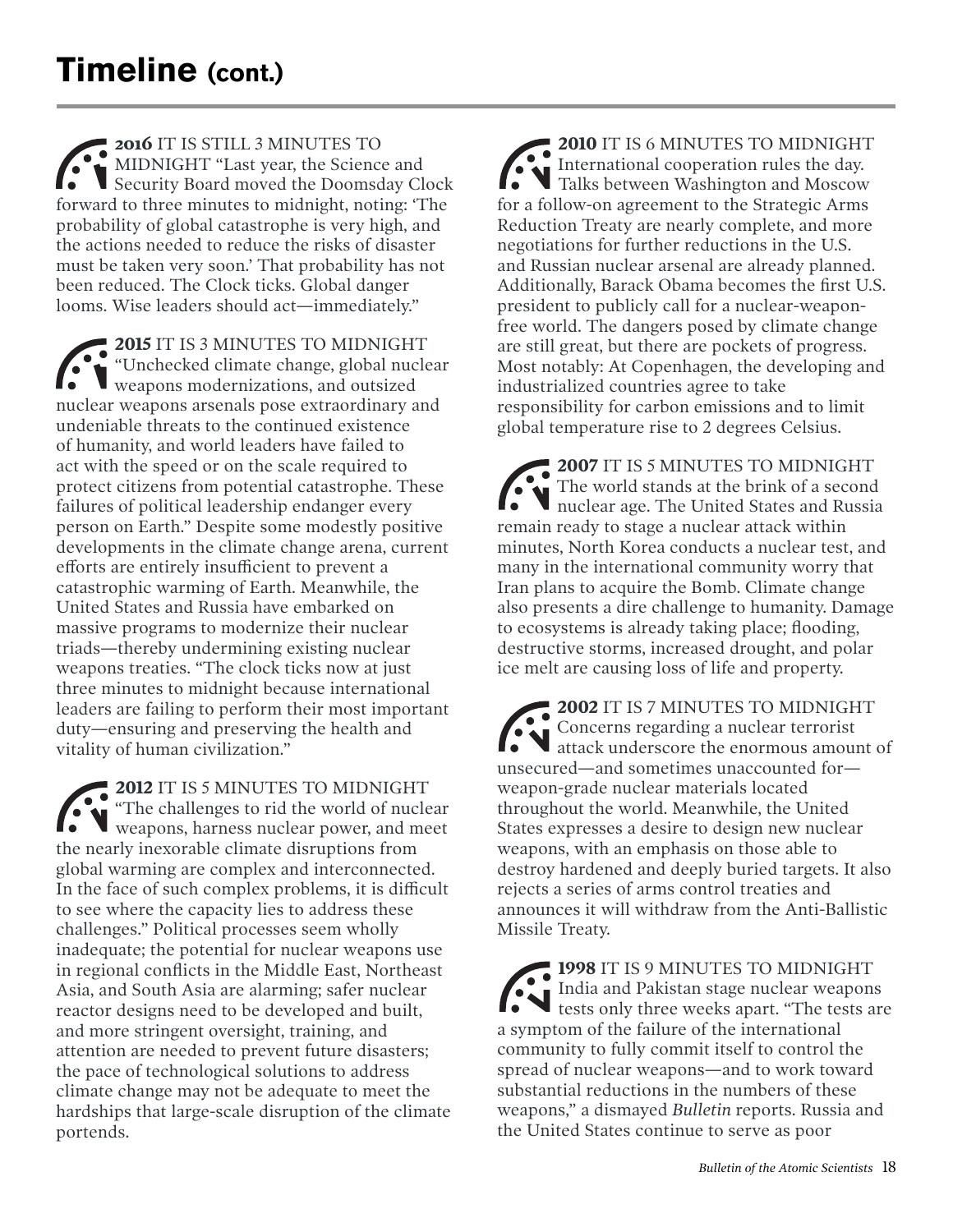examples to the rest of the world. Together, they still maintain 7,000 warheads ready to fire at each other within 15 minutes.

**1995** IT IS 14 MINUTES TO MIDNIGHT Hopes for a large post-Cold War peace dividend and a renouncing of nuclear weapons fade. Particularly in the United States, hard-liners seem reluctant to soften their rhetoric or actions, as they claim that a resurgent Russia could provide as much of a threat as the Soviet Union. Such talk slows the rollback in global nuclear forces; more than 40,000 nuclear weapons remain worldwide. There is also concern that terrorists could exploit poorly secured nuclear facilities in the former Soviet Union.

**1991** IT IS 17 MINUTES TO MIDNIGHT With the Cold War officially over, the United States and Russia begin making deep cuts to their nuclear arsenals. The Strategic Arms Reduction Treaty greatly reduces the number of strategic nuclear weapons deployed by the two former adversaries. Better still, a series of unilateral initiatives remove most of the intercontinental ballistic missiles and bombers in both countries from hair-trigger alert. "The illusion that tens of thousands of nuclear weapons are a guarantor of national security has been stripped away," the *Bulletin* declares.

**1990** IT IS 10 MINUTES TO MIDNIGHT As one Eastern European country after another (Poland, Czechoslovakia, Hungary, Romania) frees itself from Soviet control, Soviet General Secretary Mikhail Gorbachev refuses to intervene, halting the ideological battle for Europe and significantly diminishing the risk of all-out nuclear war. In late 1989, the Berlin Wall falls, symbolically ending the Cold War. "Forty- four years after Winston Churchill's 'Iron Curtain' speech, the myth of monolithic communism has been shattered for all to see," the *Bulletin*  proclaims.

**1988** IT IS 6 MINUTES TO MIDNIGHT The United States and Soviet Union sign the historic Intermediate-Range Nuclear Forces Treaty, the first agreement to actually ban a whole category of nuclear weapons. The

leadership shown by President Ronald Reagan and Soviet Premier Mikhail Gorbachev makes the treaty a reality, but public opposition to U.S. nuclear weapons in Western Europe inspires it. For years, such intermediate-range missiles had kept Western Europe in the crosshairs of the two superpowers.

**1984** IT IS 3 MINUTES TO MIDNIGHT U.S.-Soviet relations reach their iciest point **in decades.** Dialogue between the two superpowers virtually stops. "Every channel of communications has been constricted or shut down; every form of contact has been attenuated or cut off. And arms control negotiations have been reduced to a species of propaganda," a concerned *Bulletin* informs readers. The United States seems to flout the few arms control agreements in place by seeking an expansive, space-based anti-ballistic missile capability, raising worries that a new arms race will begin.

**1981** IT IS 4 MINUTES TO MIDNIGHT The Soviet invasion of Afghanistan hardens the U.S. nuclear posture. Before he leaves office, President Jimmy Carter pulls the United States from the Olympic Games in Moscow and considers ways in which the United States could win a nuclear war. The rhetoric only intensifies with the election of Ronald Reagan as president. Reagan scraps any talk of arms control and proposes that the best way to end the Cold War is for the United States to win it.

**1980** IT IS 7 MINUTES TO MIDNIGHT Thirty-five years after the start of the nuclear age and after some promising disarmament gains, the United States and the Soviet Union still view nuclear weapons as an integral component of their national security. This stalled progress discourages the *Bulletin*: "[The Soviet Union and United States have] been behaving like what may best be described as 'nucleoholics'—drunks who continue to insist that the drink being consumed is positively 'the last one,' but who can always find a good excuse for 'just one more round.'"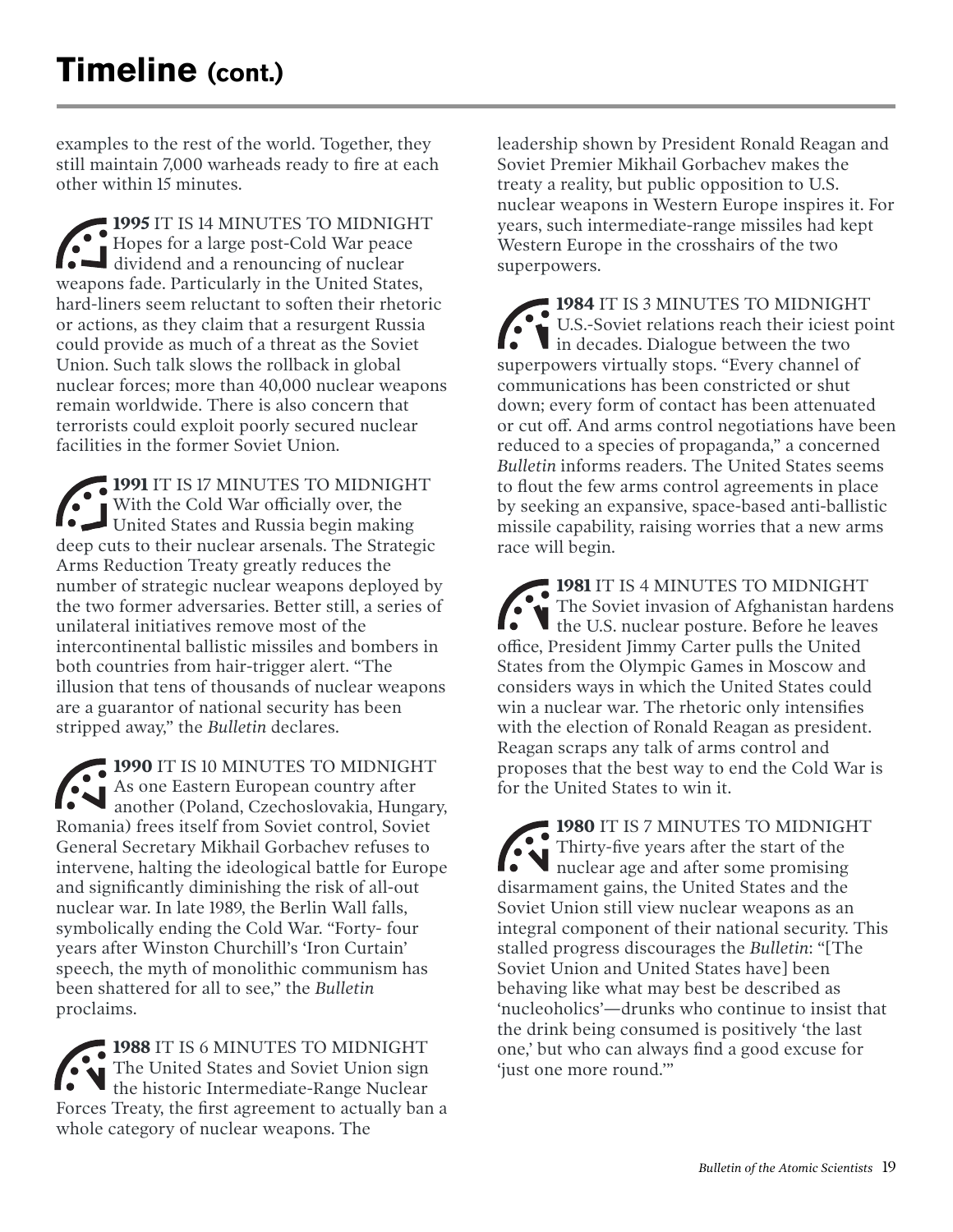**1974** IT IS 9 MINUTES TO MIDNIGHT South Asia gets the Bomb, as India tests its first nuclear device. And any gains in previous arms control agreements seem like a mirage. The United States and Soviet Union appear to be modernizing their nuclear forces, not reducing them. Thanks to the deployment of multiple independently targetable reentry vehicles (MIRV), both countries can now load their intercontinental ballistic missiles with more nuclear warheads than before.

**1972** IT IS 12 MINUTES TO MIDNIGHT The United States and Soviet Union attempt to curb the race for nuclear superiority by signing the Strategic Arms Limitation Treaty (SALT) and the Anti-Ballistic Missile (ABM) Treaty. The two treaties force a nuclear parity of sorts. SALT limits the number of ballistic missile launchers either country can possess, and the ABM Treaty stops an arms race in defensive weaponry from developing.

**1969** IT IS 10 MINUTES TO MIDNIGHT Nearly all of the world's nations come together to sign the Nuclear Non-Proliferation Treaty. The deal is simple—the nuclear weapon states vow to help the treaty's non-nuclear weapon signatories develop nuclear power if they promise to forego producing nuclear weapons. The nuclear weapon states also pledge to abolish their own arsenals when political conditions allow for it. Although Israel, India, and Pakistan refuse to sign the treaty, the *Bulletin* is cautiously optimistic: "The great powers have made the first step. They must proceed without delay to the next one—the dismantling, gradually, of their own oversized military establishments."

**1968** IT IS 7 MINUTES TO MIDNIGHT Regional wars rage. U.S. involvement in Vietnam intensifies, India and Pakistan battle in 1965, and Israel and its Arab neighbors renew hostilities in 1967. Worse yet, France and China develop nuclear weapons to assert themselves as global players. "There is little reason to feel sanguine about the future of our society on the world scale," the *Bulletin* laments. "There is a mass revulsion against war, yes; but no sign of conscious intellectual leadership in a rebellion

against the deadly heritage of international anarchy."

**1963** IT IS 12 MINUTES TO MIDNIGHT After a decade of almost non-stop nuclear tests, the United States and Soviet Union sign the Partial Test Ban Treaty, which ends all atmospheric nuclear testing. While it does not outlaw underground testing, the treaty represents progress in at least slowing the arms race. It also signals awareness among the Soviets and United States that they need to work together to prevent nuclear annihilation.

**1960** IT IS 7 MINUTES TO MIDNIGHT Political actions belie the tough talk of "massive retaliation." For the first time, the United States and Soviet Union appear eager to avoid direct confrontation in regional conflicts such as the 1956 Egyptian-Israeli dispute. Joint projects that build trust and constructive dialogue between third parties also quell diplomatic hostilities. Scientists initiate many of these measures, helping establish the International Geophysical Year, a series of coordinated, worldwide scientific observations, and the Pugwash Conferences, which allow Soviet and American scientists to interact.

**1953** IT IS 2 MINUTES TO MIDNIGHT After much debate, the United States decides to pursue the hydrogen bomb, a weapon far more powerful than any atomic bomb. In October 1952, the United States tests its first thermonuclear device, obliterating a Pacific Ocean islet in the process; nine months later, the Soviets test an H-bomb of their own. "The hands of the Clock of Doom have moved again," the *Bulletin*  announces. "Only a few more swings of the pendulum, and, from Moscow to Chicago, atomic explosions will strike midnight for Western civilization."

**1949** IT IS 3 MINUTES TO MIDNIGHT The Soviet Union denies it, but in the fall, President Harry Truman tells the American public that the Soviets tested their first nuclear device, officially starting the arms race. "We do not advise Americans that doomsday is near and that they can expect atomic bombs to start falling on